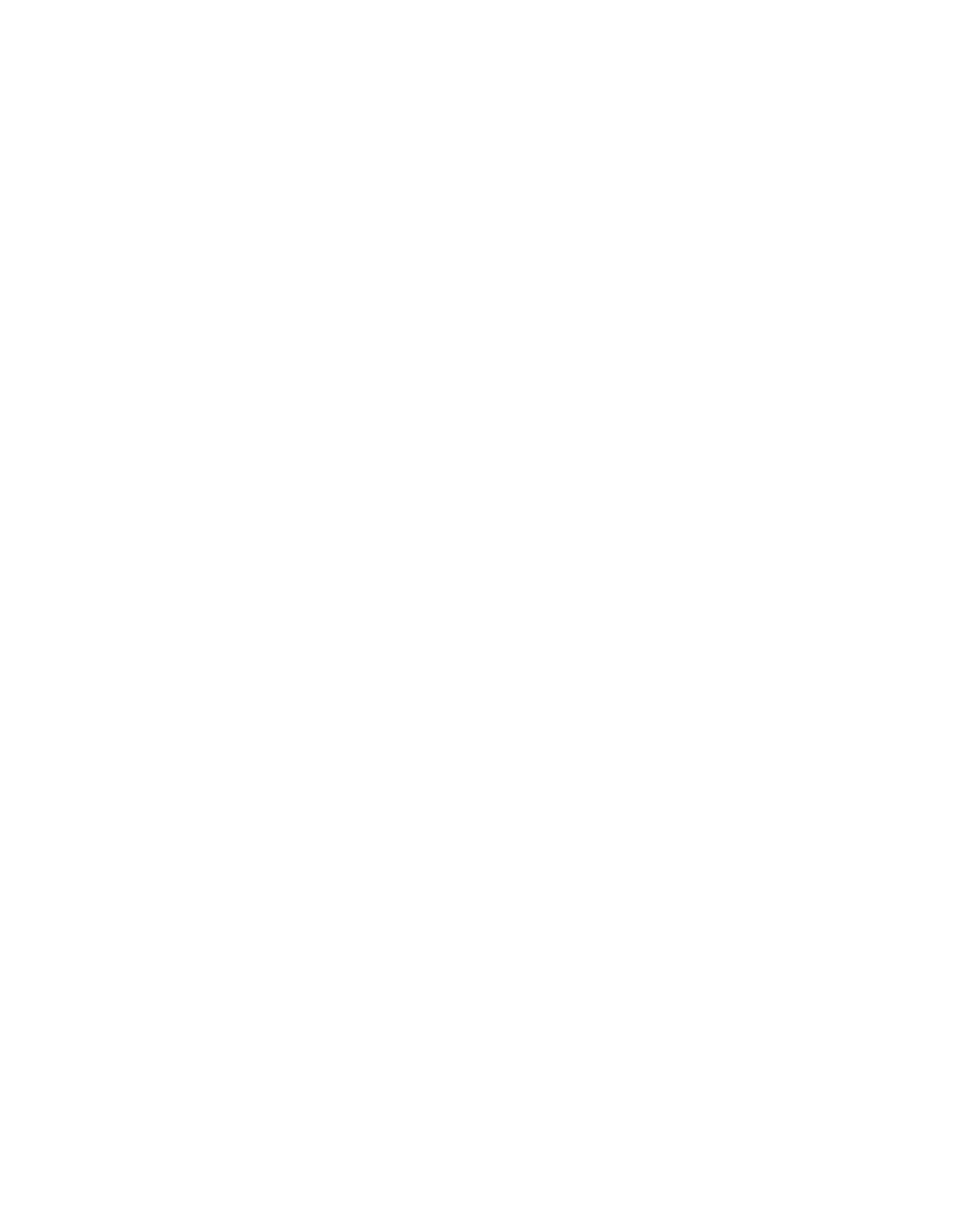#### **IMPORTANT SAFETY INSTRUCTIONS**

- Read these instructions.
- Keep these instructions.
- Heed all warnings.
- Follow all instructions.
- Do not use this apparatus near water. The apparatus shall not be exposed to dripping or splashing and no objects filled with liquids, such as vases, shall be placed on the apparatus.
- Clean only with dry cloth.
- Do not block any ventilation openings. Install in accordance with the manufacturer's instructions.
- Do not install near any heat sources, such as radiators, heat registers, stoves, or other apparatus (including amplifiers) that produce heat.
- Do not defeat the safety purpose of the polarized or grounding-type plug. A polarized plug has two blades with one wider than the other. A grounding type plug has two blades and a third grounding prong. The wide blade or the third prong is provided for your safety. If the provided plug does not fit into your outlet, consult an electrician for replacement of the obsolete outlet.
- Protect the power cord from being walked on or pinched particularly at plugs, convenience receptacles, and the point where they exit from the apparatus.
- Only use attachments/accessories specified by the manufacturer.
- Unplug this apparatus during lightning storms or when unused for long periods of time.
- Refer all servicing to qualified service personnel. Servicing is required when the apparatus has been damaged in any way, such as the power-supply cord or plug is damaged, liquid has been spilled or objects have fallen into the apparatus, the apparatus has been exposed to rain or moisture, does not operate normally, or has been dropped.

#### **IMPORTANT SAFETY CONSIDERATIONS**

WARNING - to reduce the risk of fire or electric shock, do not expose this apparatus to rain or moisture.

The QIP7100 Series requires careful handling to avoid potential damage. Be sure to follow these requirements during transportation and installation.

The plug is the main disconnect device. It shall remain readily accessible and operable.

#### **During Transportation to the Subscriber Home**

Transport the cable terminal in its shipping box or an equally padded container.

Do not expose the terminal to rain or moisture.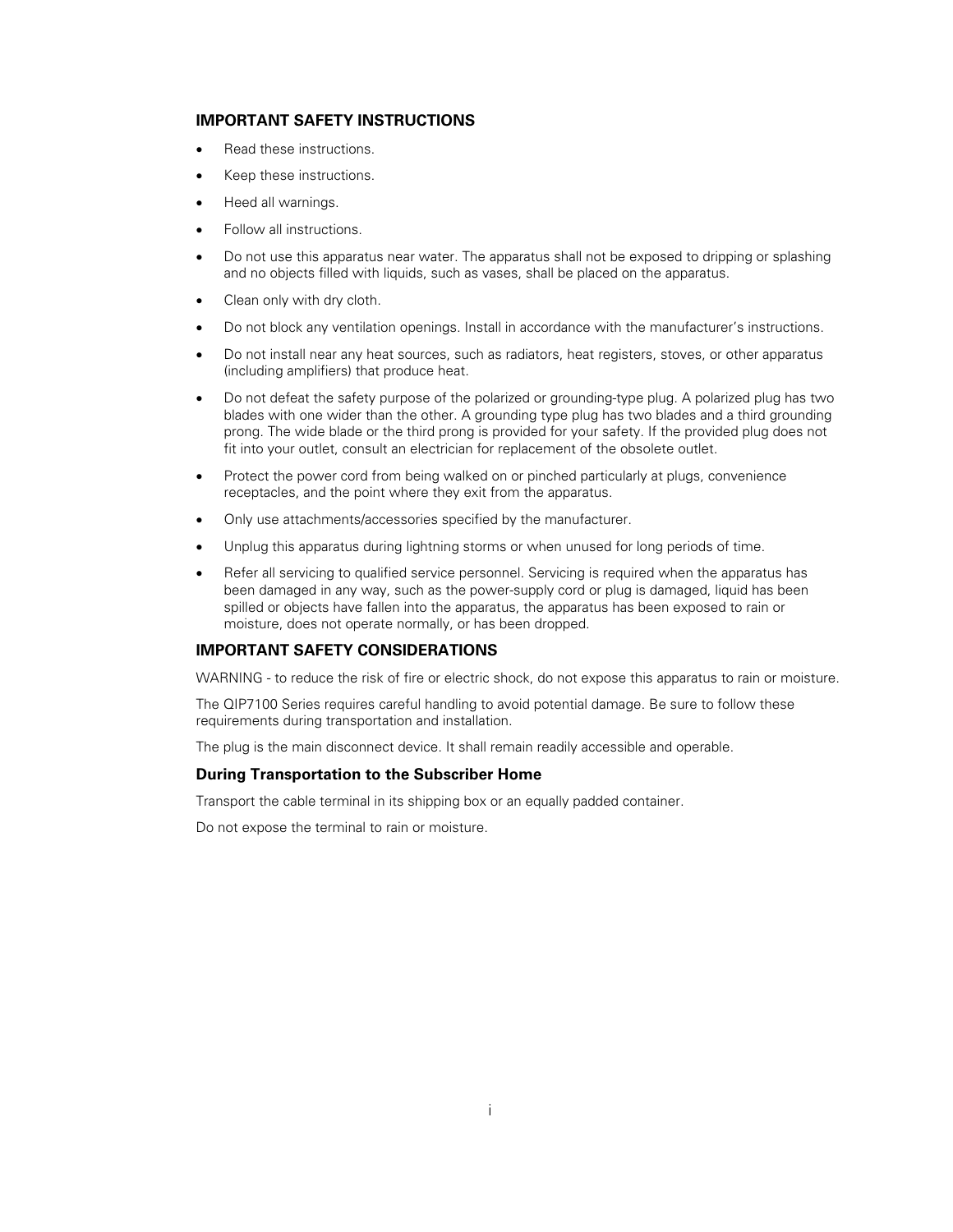

#### **During Installation**

- Do not place the terminal in an enclosed area where the cooling vents are blocked or impede the flow of air through the ventilation openings.
- Install the terminal so that its position does not interfere with its proper ventilation. For example, do not place the terminal on a bed, sofa, rug, or similar surface that could block the ventilation openings.
- Install the terminal away from heat sources such as radiators, heat registers, and stoves. Installation of the terminal near consumer electronics devices, such as stereo receiver/amplifiers and televisions, is permitted as long as the air surrounding the terminal does not exceed 40º C  $(104^{\circ} F)$ .
- Place the terminal on a flat surface not prone to vibration or impact.
- Do not install the terminal in an area where condensation occurs.
- To prevent the temporary loss of guide data and cause a temporarily non-responding terminal, do not plug the AC power cord into a switched power outlet.
- Do not move the terminal while it is plugged in.

#### **FCC COMPLIANCE**

Note: This equipment has been tested and found to comply with the limits for a Class B digital device, pursuant to part 15 of the FCC Rules. These limits are designed to provide reasonable protection against harmful interference in a residential installation. This equipment generates uses and can radiate radio frequency energy and, if not installed and used in accordance with the instructions, may cause harmful interference to radio communications. However, there is no guarantee that interference will not occur in a particular installation. If this equipment does cause harmful interference to radio or television reception, which can be determined by turning the equipment off and on, the user is encouraged to try to correct the interference by one or more of the following measures:

- Reorient or relocate the receiving antenna.
- Increase the separation between the equipment and receiver.
- Connect the equipment into an outlet on a circuit different from that to which the receiver is connected.
- Consult the dealer or an experienced radio/TV technician for help.

**Caution:** Changes or modifications not expressly approved by Motorola for compliance could void the user's authority to operate the equipment.

This device complies with part 15 of the FCC Rules. Operation is subject to the following two conditions: (1) This device may not cause harmful interference, and (2) this device must accept any interference received, including interference that may cause undesired operation.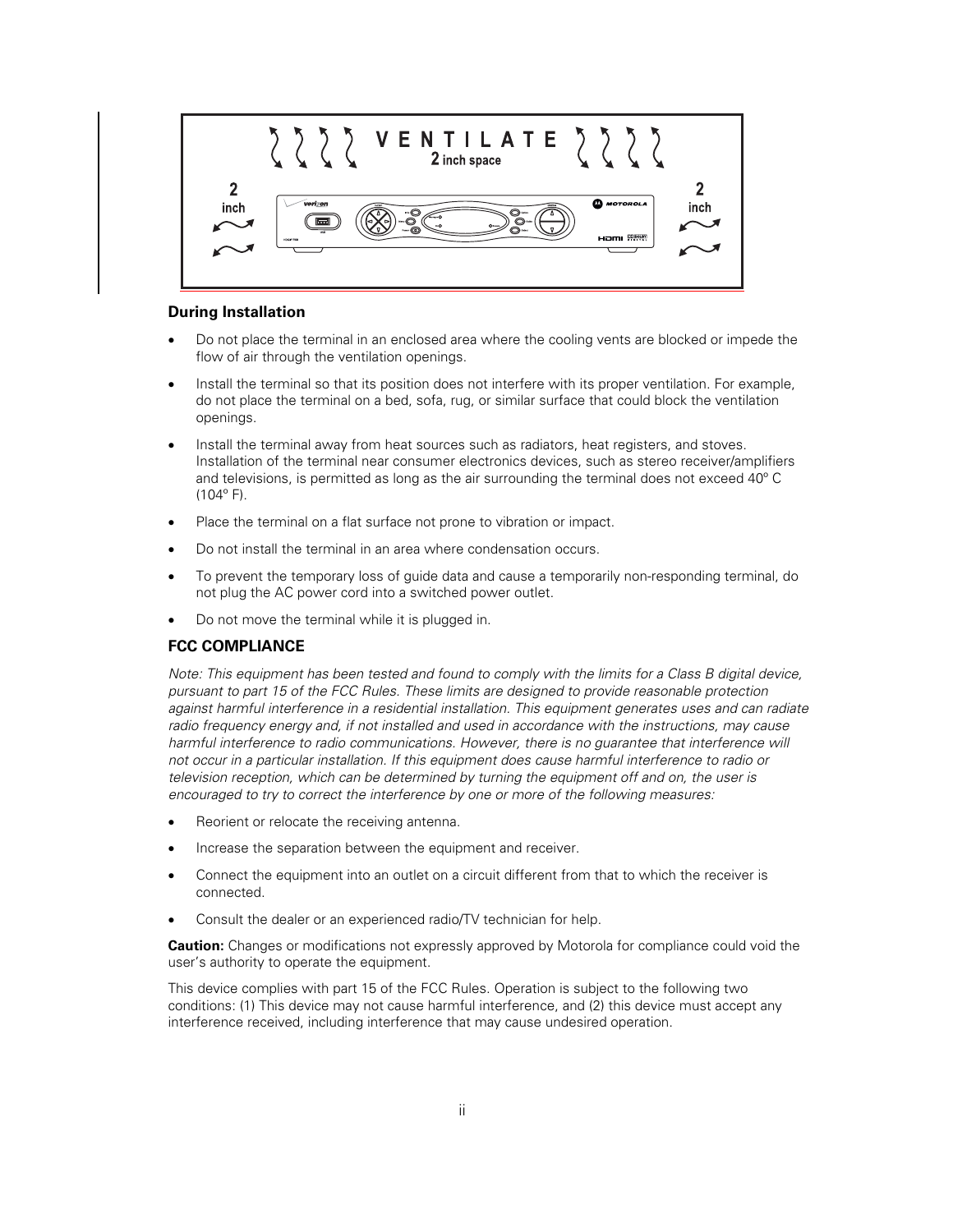#### **FCC DECLARATION OF CONFORMITY**

Motorola Inc., Home and Network Mobility, 101 Tournament Drive, Horsham, PA 19044, 1-215-323- 1000, declares that the QIP7100 Series receiver complies with 47 CFR Parts 2 and 15 of the FCC rules as a Class B digital device.

#### **Canada Industry Canada (IC)**

This Class B digital device complies with Canadian ICES-003.

Cet appareil numérique de la classe B est conforme à la norme NMB-003 du Canada.

#### **CARING FOR THE ENVIRONMENT BY RECYCLING**



When you see this symbol on a Motorola product, do not dispose of the product with residential or commercial waste.

#### **Recycling your Motorola Equipment**

Please do not dispose of this product with your residential or commercial waste. Some countries or regions, such as the European Union, have set up systems to collect and recycle electrical and electronic waste items. Contact your local authorities for information about practices established for your region. If collection systems are not available, call Motorola Customer Service for assistance.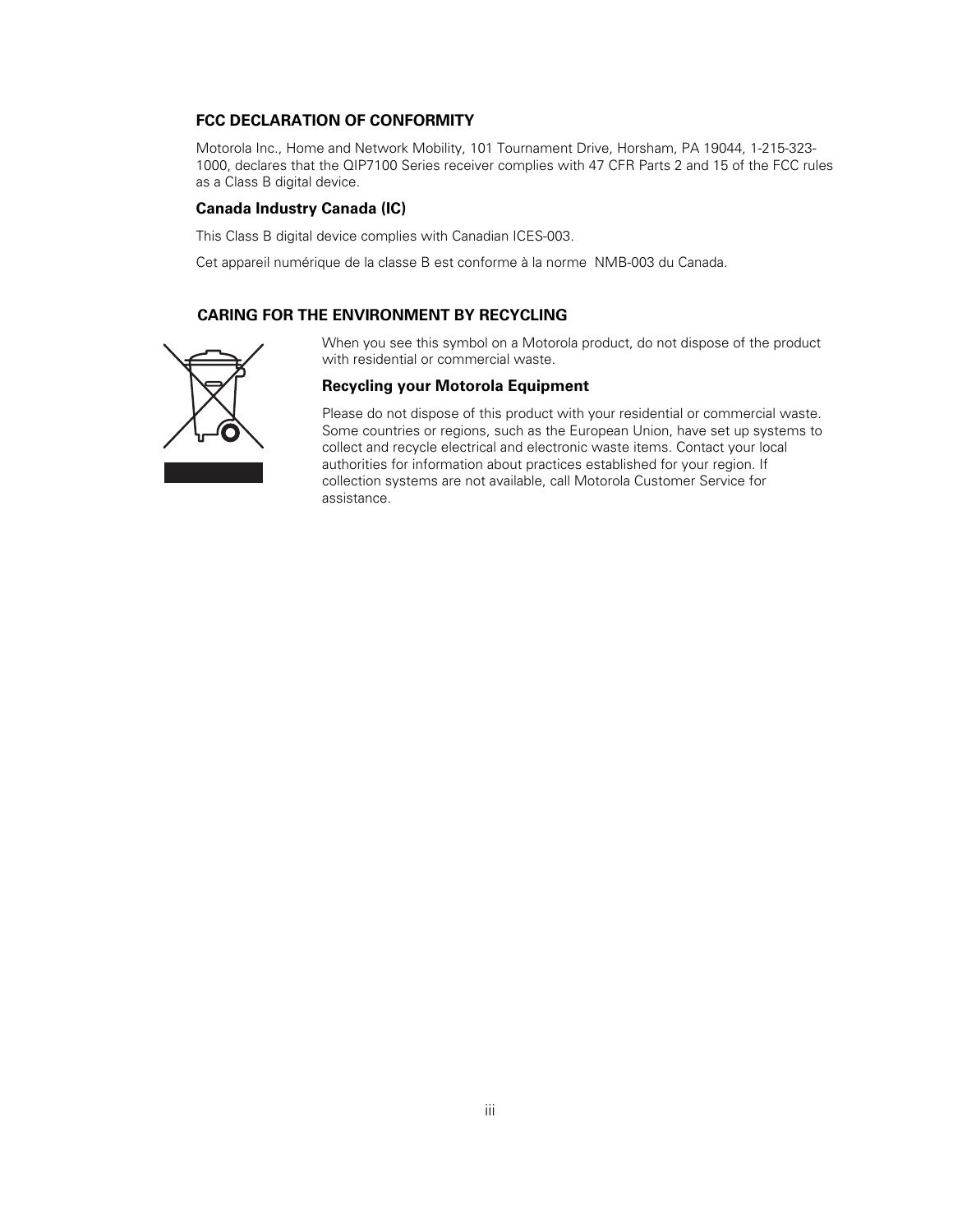## **Software License**

**IMPORTANT:** PLEASE READ THIS SOFTWARE LICENSE ("LICENSE") CAREFULLY BEFORE YOU USE ANY SOFTWARE, FIRMWARE, AND RELATED DOCUMENTATION ("SOFTWARE") PROVIDED WITH MOTOROLA'S DIGITAL CABLE RECEIVER OR HOME THEATER SYSTEM (EACH SHALL BE REFERRED TO IN THIS LICENSE AS A "RECEIVER"). BY USING THE RECEIVER AND/OR USING ANY OF THE SOFTWARE, YOU INDICATE YOUR ACCEPTANCE OF EACH OF THE TERMS OF THIS LICENSE. UPON ACCEPTANCE, THIS LICENSE WILL BE A LEGALLY BINDING AGREEMENT BETWEEN YOU AND MOTOROLA. THE TERMS OF THIS LICENSE APPLY TO YOU AND TO ANY SUBSEQUENT USER OF THIS SOFTWARE.

IF YOU DO NOT AGREE TO ALL OF THE TERMS OF THIS LICENSE (I) DO NOT USE THE SOFTWARE AND (II) RETURN THE RECEIVER AND THE SOFTWARE (COLLECTIVELY, "PRODUCT"), INCLUDING ALL COMPONENTS, DOCUMENTATION, AND ANY OTHER MATERIALS PROVIDED WITH THE PRODUCT, TO YOUR POINT OF PURCHASE OR SERVICE PROVIDER, AS THE CASE MAY BE, FOR A FULL REFUND.

The Software includes associated media, any printed materials, and any "on-line" or electronic documentation. Software provided by third parties may be subject to separate end-user license agreements from the manufacturers of such Software. The Software is never sold. Motorola licenses the Software to the original customer and to any subsequent licensee for personal use only on the terms of this License. Motorola and its third party licensors retain the ownership of the Software.

#### **You may:**

USE the Software only in connection with the operation of the Product.

TRANSFER the Software (including all component parts and printed materials) permanently to another person, but only if the person agrees to accept all of the terms of this License. If you transfer the Software, you must at the same time transfer the Product and all copies of the Software (if applicable) to the same person or destroy any copies not transferred.

TERMINATE this License by destroying the original and all copies of the Software (if applicable) in whatever form.

#### **You may not:**

(1) Loan, distribute, rent, lease, give, sublicense or otherwise transfer the Software, in whole or in part, to any other person, except as permitted under the TRANSFER paragraph above. (2) Copy or translate the User Guide included with the Software, other than for personal use. (3) Copy, alter, translate, decompile, disassemble or reverse engineer the Software, including but not limited to, modifying the Software to make it operate on non-compatible hardware. (4) Remove, alter or cause not to be displayed, any copyright notices or startup message contained in the Software programs or documentation. (5) Export the Software or the Product components in violation of any United States export laws.

The Product is not designed or intended for use in on-line control of aircraft, air traffic, aircraft navigation, or aircraft communications; or in design, construction, operation, or maintenance of any nuclear facility. MOTOROLA AND ITS THIRD PARTY LICENSORS DISCLAIM ANY EXPRESS OR IMPLIED WARRANTY OF FITNESS FOR SUCH USES. YOU REPRESENT AND WARRANT THAT YOU SHALL NOT USE THE PRODUCT FOR SUCH PURPOSES.

Title to this Software, including the ownership of all copyrights, mask work rights, patents, trademarks, and all other intellectual property rights subsisting in the foregoing, and all adaptations to and modifications of the foregoing shall at all times remain with Motorola and its third party licensors. Motorola retains all rights not expressly licensed under this License. The Software, including any images, graphics, photographs, animation, video, audio, music, and text incorporated therein is owned by Motorola or its third party licensors and is protected by United States copyright laws and international treaty provisions. Except as otherwise expressly provided in this License, the copying, reproduction, distribution, or preparation of derivative works of the Software, any portion of the Product or the documentation is strictly prohibited by such laws and treaty provisions. Nothing in this License constitutes a waiver of Motorola's rights under United States copyright law.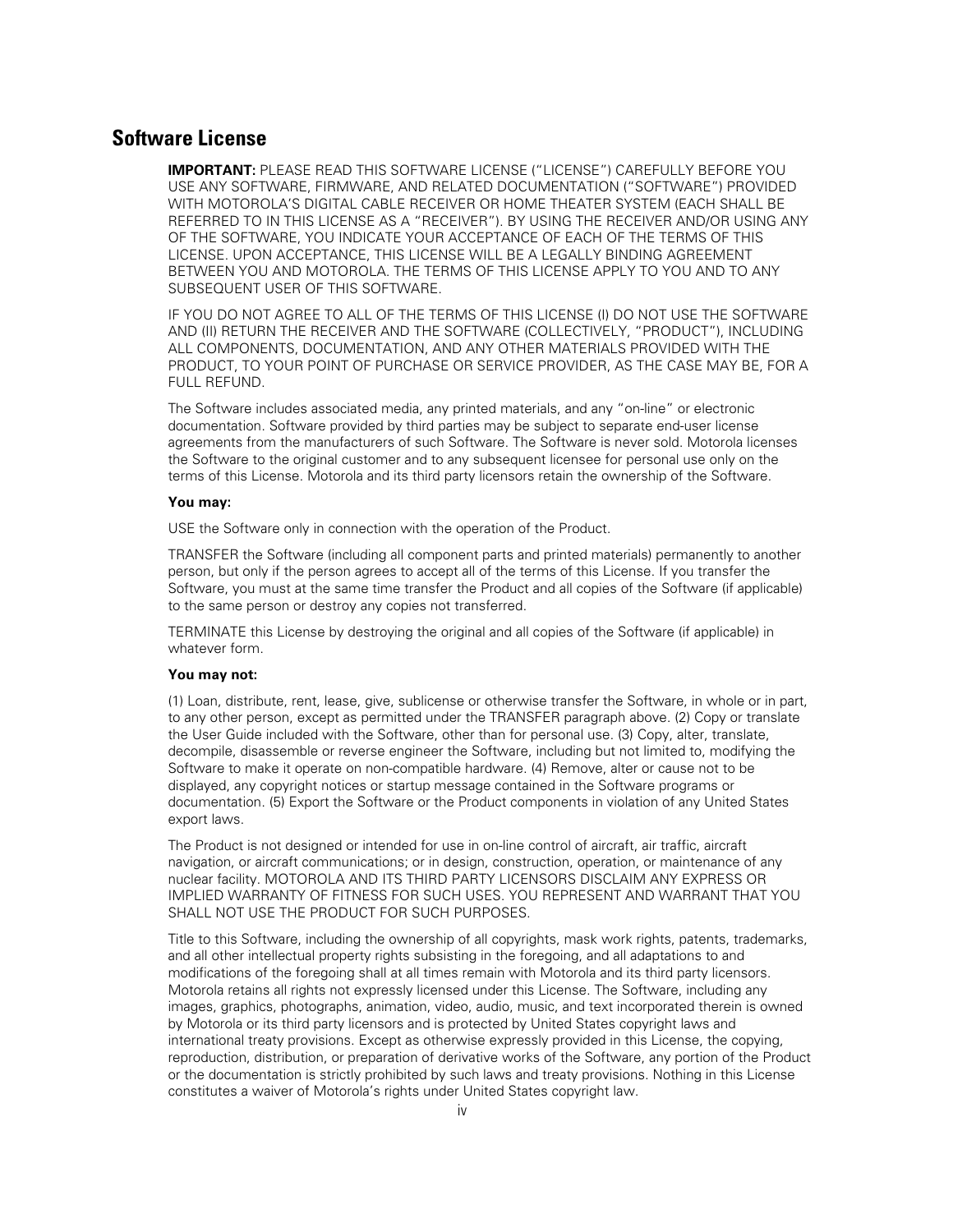This License and your rights regarding any matter it addresses are governed by the laws of the Commonwealth of Pennsylvania, without reference to conflict of laws principles. THIS LICENSE SHALL TERMINATE AUTOMATICALLY if you fail to comply with the terms of this License.

Motorola is not responsible for any third party software that is provided as a bundled application, or otherwise, with the Software or that is downloaded to, or otherwise installed on, the Product.

#### U.S. GOVERNMENT RESTRICTED RIGHTS

The Product and documentation is provided with RESTRICTED RIGHTS. The use, duplication or disclosure by the Government is subject to restrictions as set forth in subdivision (c)(1)(ii) of The Rights in Technical Data and Computer Software clause at 52.227-7013. The contractor/manufacturer is Motorola, Inc., Home and Network Mobility, 101 Tournament Drive, Horsham, PA 19044.

<sup>© 2008</sup> Motorola, Inc. All rights reserved. No part of this publication may be reproduced in any form or by any means or used to make any derivative work (such as translation, transformation, or adaptation) without written permission from Motorola, Inc.

MOTOROLA and the Stylized M logo are registered in the US Patent and Trademark Office. CableCARD<sup>™</sup>, and M-Card<sup>™</sup> are trademarks or registered trademarks of Cable Television Laboratories, Inc. HDMI is a trademark of HDMI Licensing LLC. Manufactured under license from Dolby Laboratories. "Dolby," "Pro Logic," and the double-D symbol are trademarks of Dolby Laboratories. Macrovison is a registered trademark of Macrovision Corporation. All other product or service names are the property of their respective owners. All rights reserved.

Motorola reserves the right to revise this publication and to make changes in content from time to time without obligation on the part of Motorola to provide notification of such revision or change. Motorola provides this guide without warranty of any kind, implied or expressed, including, but not limited to, the implied warranties of merchantability and fitness for a particular purpose. Motorola may make improvements or changes in the product(s) described in this manual at any time.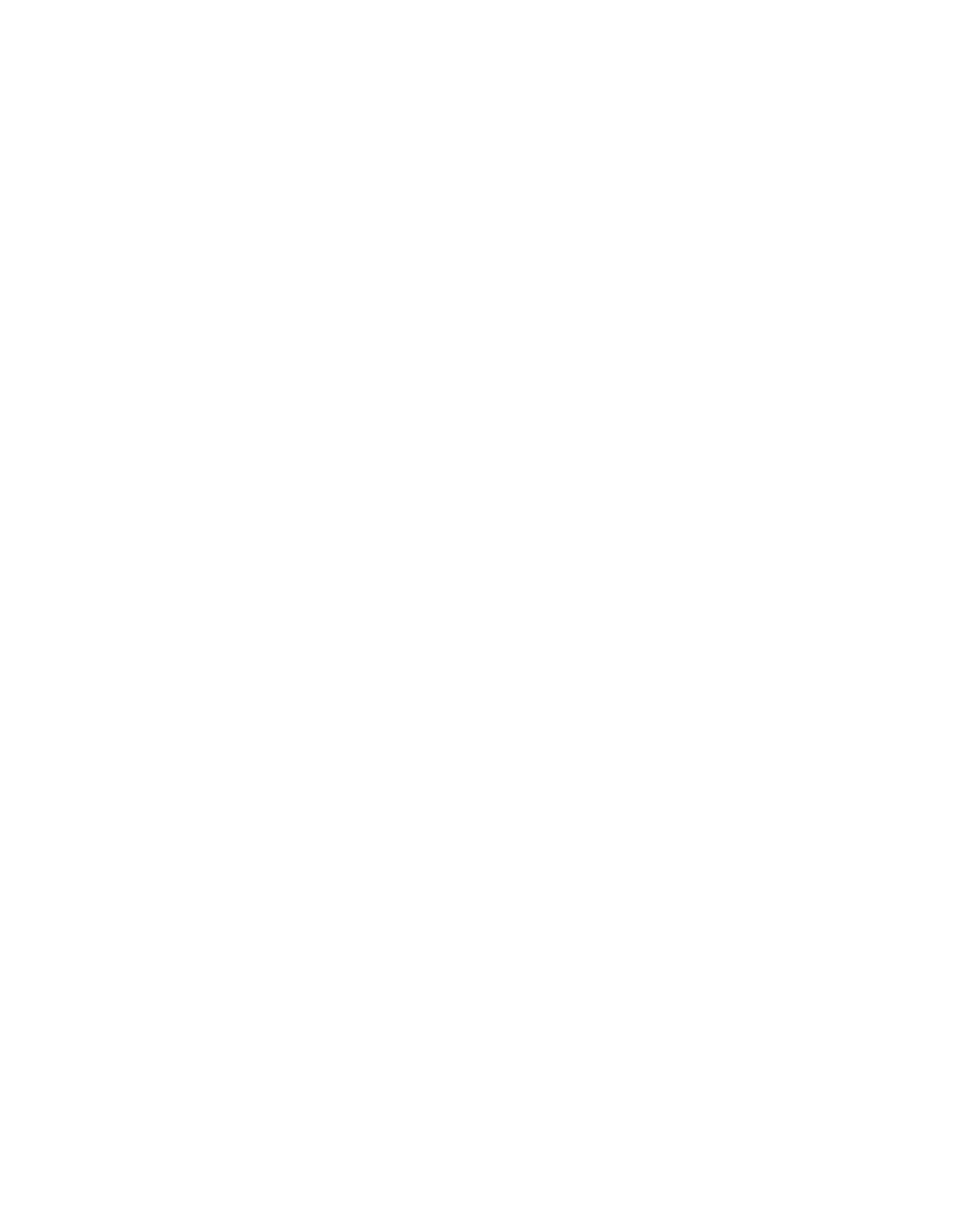# **CONTENTS**

| Connecting your QIP Receiver to an A/V Receiver, Stereo TV (SDTV), Stereo VCR24 |  |
|---------------------------------------------------------------------------------|--|
|                                                                                 |  |
|                                                                                 |  |
|                                                                                 |  |
|                                                                                 |  |
|                                                                                 |  |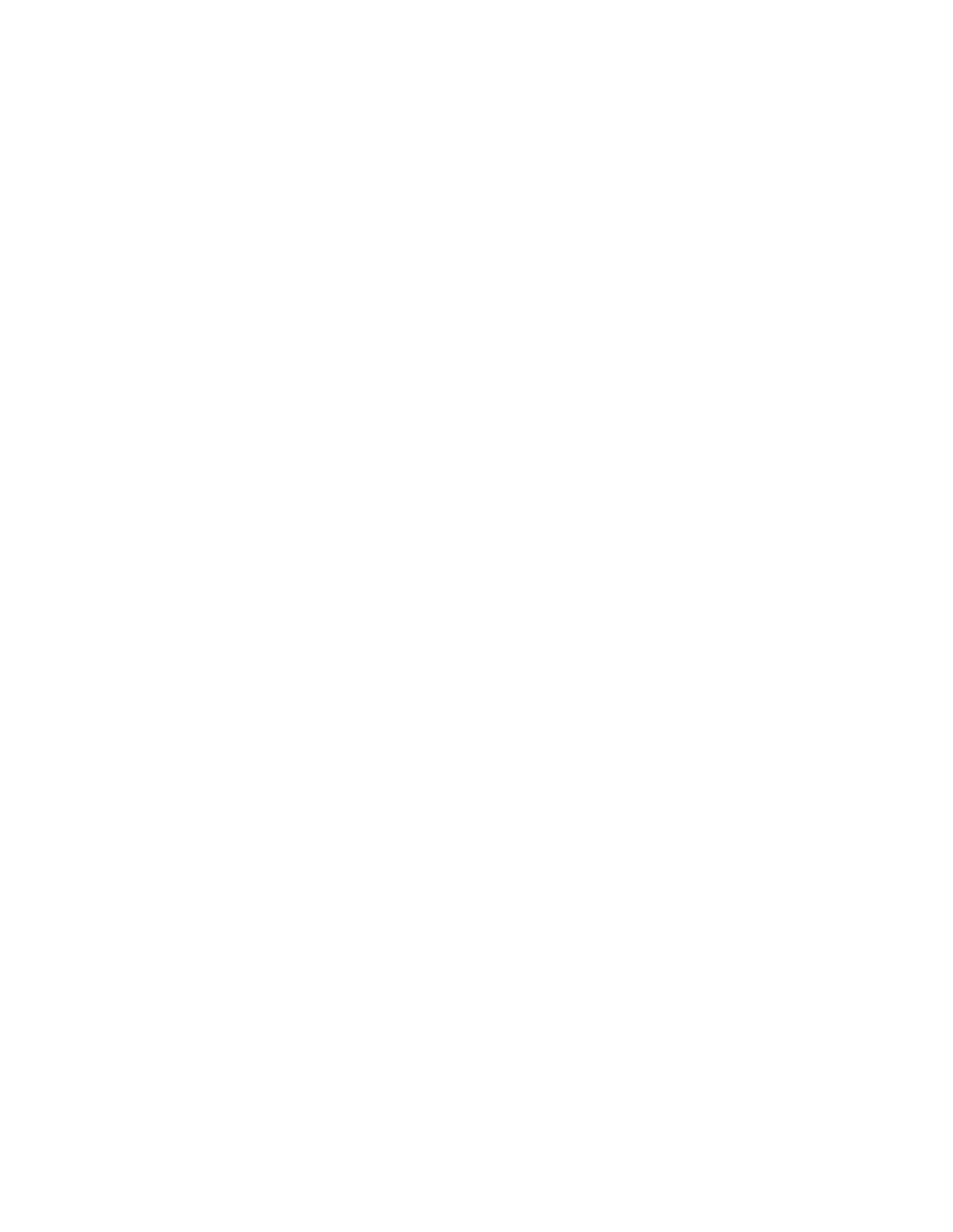# <span id="page-10-0"></span>**1 INTRODUCTION**

Congratulations on receiving a Motorola QIP7100 Series High-Definition All-Digital Receiver, one of the most advanced interactive digital receivers available today. Motorola has merged the extraordinary features of digital cable — the seemingly endless programming options, interactive program guides, Video on Demand (VOD), and commercial-free, CD-quality music — with the incredible picture quality and sound of High-Definition TV (HDTV).

This receiver includes an "Entertainment Package" that enables a direct digital connection to consumer audio and video devices through IEEE-1394-DTV and HDMI™ interfaces.

This User Guide introduces you to the basic features, outlines important safeguards, and provides several options for integrating this component into your current entertainment system. Please take a few moments to read through this User Guide; the configuration diagrams, on-screen menu description, and troubleshooting section will help you make the most of your home entertainment experience.

To determine which features are provided in your service area, please check with your local operator. They will be happy to provide instructions for these optional services.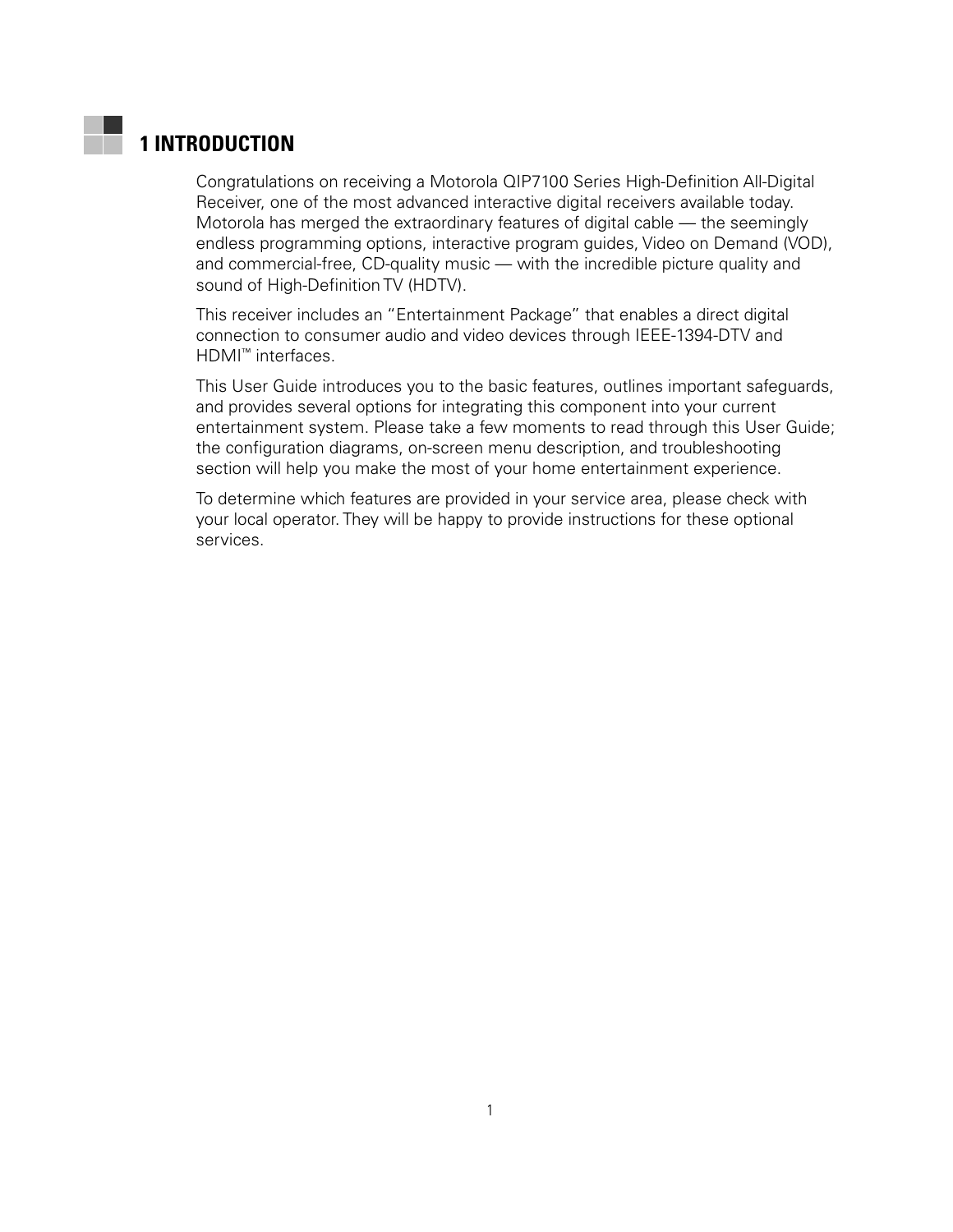#### <span id="page-11-0"></span>**1 INTRODUCTION**

# **Front Panel**



| $\mathbf{1}$ | USB 2.0 High-Speed connector                            |
|--------------|---------------------------------------------------------|
| 2            | Cursor — menu navigation                                |
| 3            | Menu - displays the menu                                |
| 4            | Info — provides information for selected operations     |
| 5            | Power — turns the receiver on and off (standby)         |
| 6            | Messages - indicator is lit when a message is waiting   |
| 7            | On -indicates power is on when lit                      |
| 8            | Remote - indicator is lit when remote control is in use |
| 9            | Select — used for selecting menu options                |
| 10           | Option — used for menu options                          |
| 11           | Guide - displays the program guide                      |
| 12           | Channel — scrolls up or down through the channels       |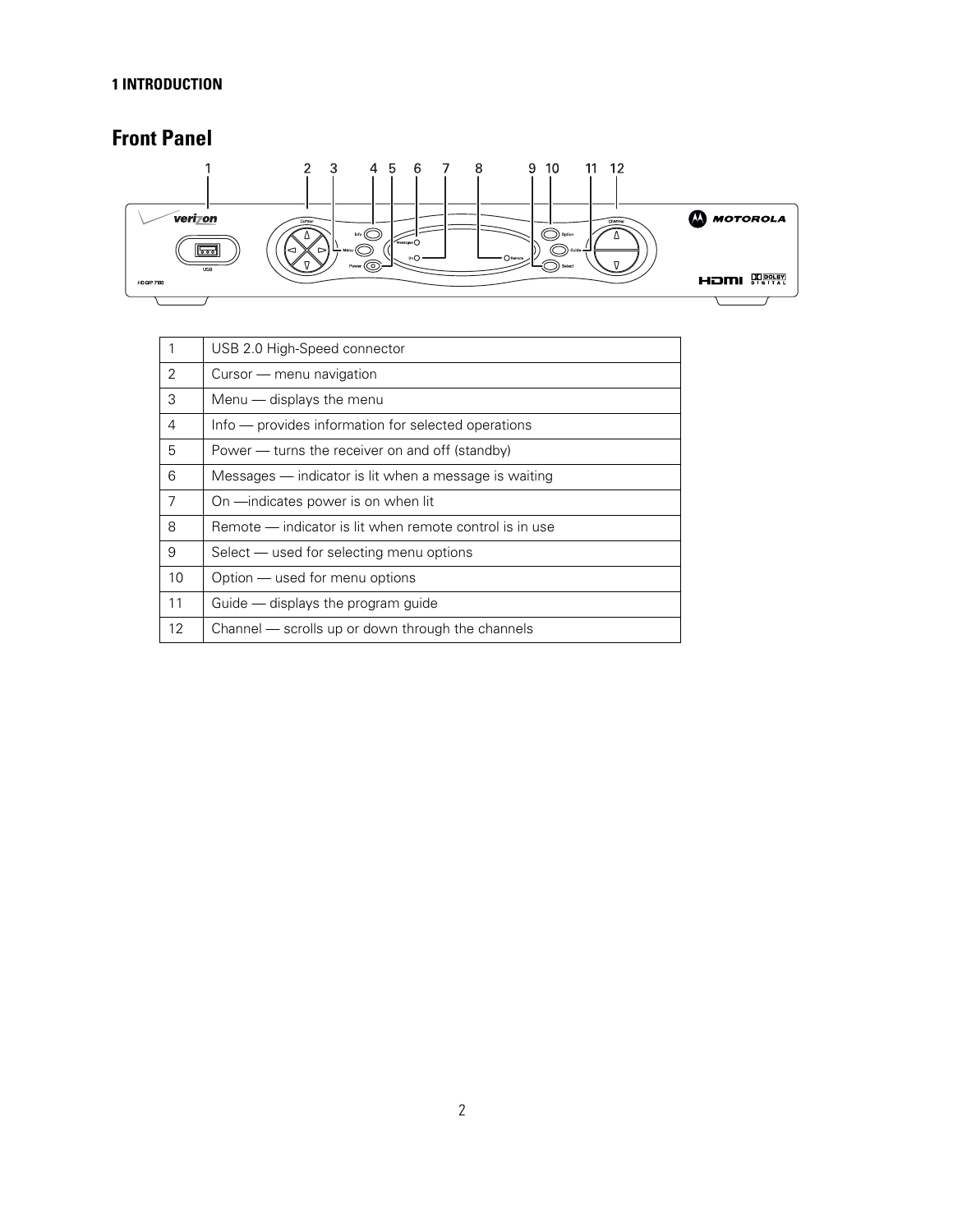#### <span id="page-12-0"></span>**1 INTRODUCTION**

# **Rear Panel**

| FIOS TV IN     | 10 I<br>0.<br>0<br>◉<br>Audio $\bigcirc$<br>$\circledcirc$<br>RE TV OLD<br>Digital (O)<br>$\circledast$<br>Input<br>O<br>Q<br>$\begin{picture}(220,20) \put(0,0){\line(1,0){10}} \put(15,0){\line(1,0){10}} \put(15,0){\line(1,0){10}} \put(15,0){\line(1,0){10}} \put(15,0){\line(1,0){10}} \put(15,0){\line(1,0){10}} \put(15,0){\line(1,0){10}} \put(15,0){\line(1,0){10}} \put(15,0){\line(1,0){10}} \put(15,0){\line(1,0){10}} \put(15,0){\line(1,0){10}} \put(15,0){\line($<br>$\circledcirc$<br>Audio (O)<br>$\Box$<br>Optical <b>D</b><br>Ō<br>500 W MAX<br>8<br>7<br>3<br>6<br>9<br>-11<br>12 13<br>5<br>10<br>-14 | ၁၁၁၁<br>၁၁၁၁<br>O<br>WITCHED<br>05-125 V<br>60 Hz<br>ෙත<br>4 A MAX<br>15 |
|----------------|-----------------------------------------------------------------------------------------------------------------------------------------------------------------------------------------------------------------------------------------------------------------------------------------------------------------------------------------------------------------------------------------------------------------------------------------------------------------------------------------------------------------------------------------------------------------------------------------------------------------------------|--------------------------------------------------------------------------|
| 1              | Cable In - Connects to cable signal from your service provider                                                                                                                                                                                                                                                                                                                                                                                                                                                                                                                                                              |                                                                          |
| 2              | RF Out - Ch 3/4 modulated audio/video (SDTV) to TV or VCR                                                                                                                                                                                                                                                                                                                                                                                                                                                                                                                                                                   |                                                                          |
| 3              | IR remote input                                                                                                                                                                                                                                                                                                                                                                                                                                                                                                                                                                                                             |                                                                          |
| $\overline{4}$ | M-Card - Inserted M-Card                                                                                                                                                                                                                                                                                                                                                                                                                                                                                                                                                                                                    |                                                                          |
| 5              | Serial - Service only                                                                                                                                                                                                                                                                                                                                                                                                                                                                                                                                                                                                       |                                                                          |
| $6 - 7$        | Digital Audio (S/PDIF) — Provides Dolby® Digital 5.1 audio or PCM output                                                                                                                                                                                                                                                                                                                                                                                                                                                                                                                                                    |                                                                          |
| 8              | S-Video - Connects to S-Video (SDTV) input of TV or VCR                                                                                                                                                                                                                                                                                                                                                                                                                                                                                                                                                                     |                                                                          |
| 9              | Video/Audio Out - Composite Video (SDTV) /L/RAudio outputs                                                                                                                                                                                                                                                                                                                                                                                                                                                                                                                                                                  |                                                                          |
| 10             | Component video output (HDTV) — YPbPr connections                                                                                                                                                                                                                                                                                                                                                                                                                                                                                                                                                                           |                                                                          |
| 11             | HDMI - High-Definition TV (HDTV) connector                                                                                                                                                                                                                                                                                                                                                                                                                                                                                                                                                                                  |                                                                          |
| 12             | USB* 2.0 - High-Speed peripheral device connection                                                                                                                                                                                                                                                                                                                                                                                                                                                                                                                                                                          |                                                                          |
| 13             | IEEE-1394 - Audio and video device connection                                                                                                                                                                                                                                                                                                                                                                                                                                                                                                                                                                               |                                                                          |
| 14             | Ethernet* - Network connection                                                                                                                                                                                                                                                                                                                                                                                                                                                                                                                                                                                              |                                                                          |
| 15             | Power cord connector                                                                                                                                                                                                                                                                                                                                                                                                                                                                                                                                                                                                        |                                                                          |

\* Availability of certain features is dependent upon application support.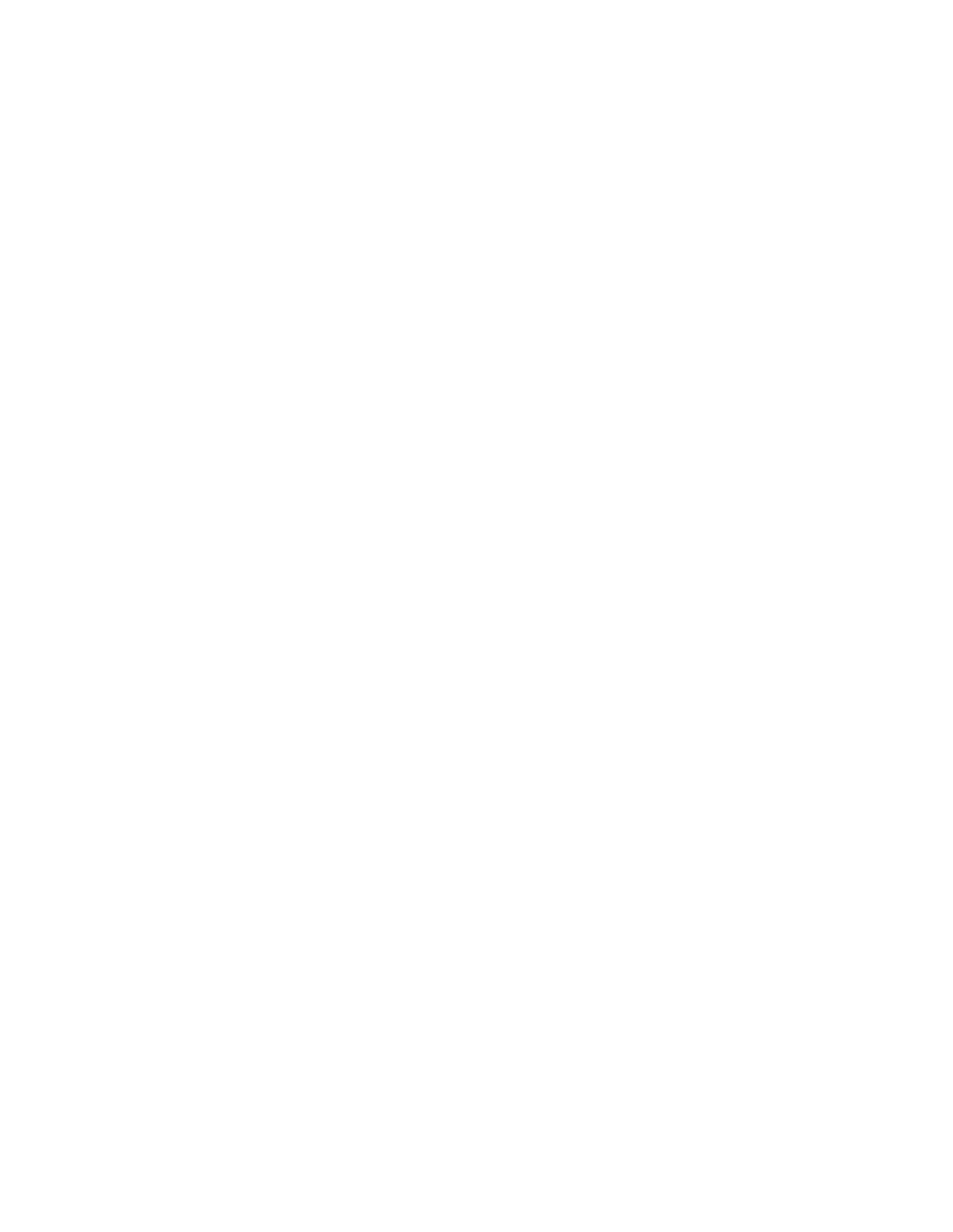# <span id="page-14-0"></span>**2 OPERATION**

## **Turning Power On and Off**

Press POWER on the front panel or remote control to turn the QIP receiver on or off (standby). When using the remote control, be sure it is in set-top mode before pressing POWER.

## **Changing Channels**

You can change channels in three ways:

- Press CHANNEL  $+$  or  $-$  on the front panel of the QIP receiver or the remote control to step through the channel selection.
- Enter the number of the channel you wish to view using the number keys on the remote control.
- Select the channel in the Interactive Program Guide.

## **Adjusting the Volume**

Press VOLUME + or – on the remote control to adjust the volume. When you adjust the volume, the volume scale is displayed on the screen. Press MUTE on the remote control to toggle the sound on and off.

For best audio quality, use the remote control to set the QIP receiver to approximately three quarters of the maximum volume level and then adjust the audio levels on external devices such as your TV or A/V receiver.

## **Interactive Program Guide**

The Interactive Program Guide displays information about TV programs and enables you to access features such as Parental Control or Pay-Per-View. Interactive program guides can vary with each service provider. Refer to the Interactive Program Guide's instruction manual for detailed instructions.

### **M-Card™**

The M-Card is required to view cable television programs or interactive on-demand programs. The M-Card should not be removed.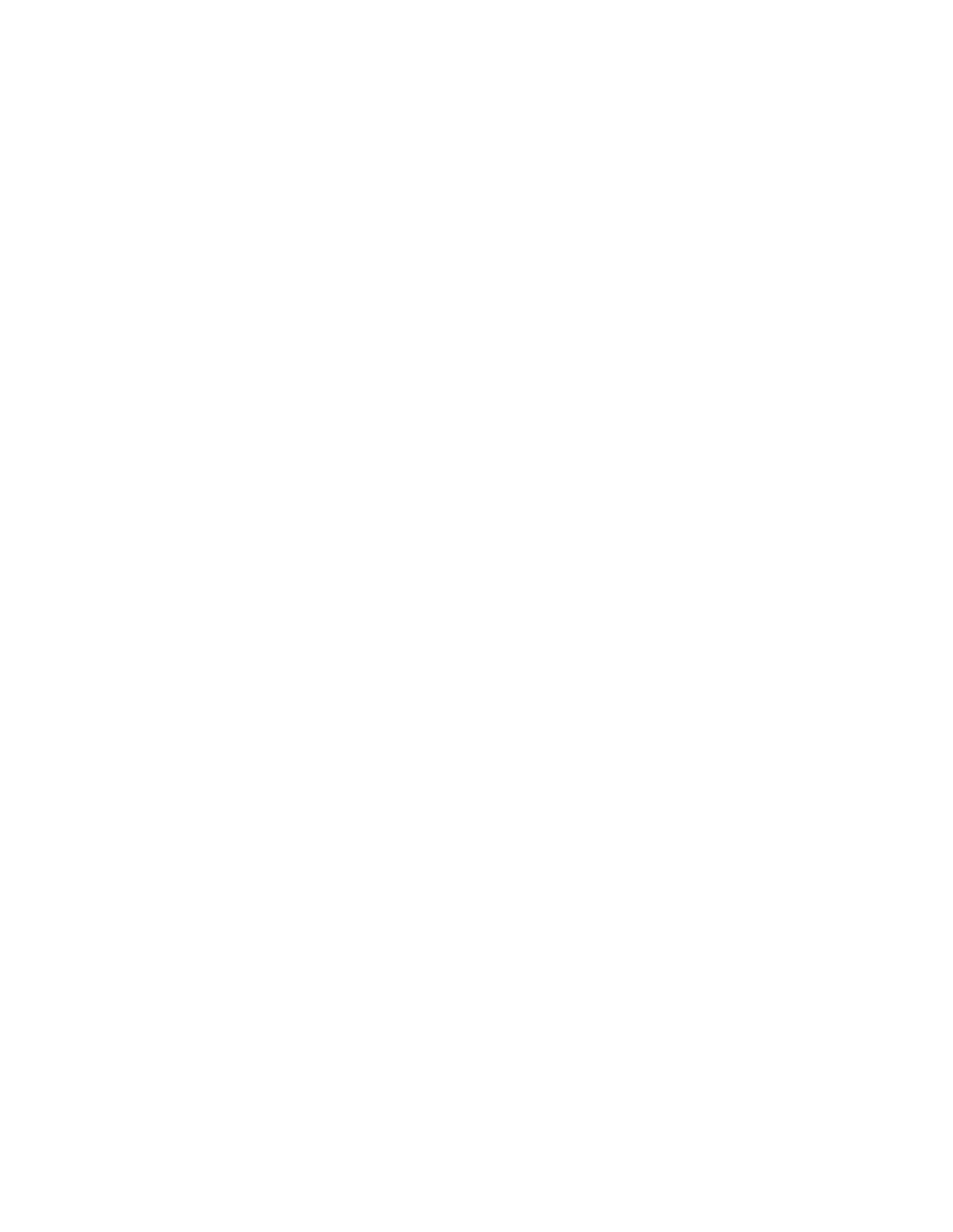# <span id="page-16-0"></span>**3 OPTIMIZING YOUR QIP RECEIVER FOR HIGH-DEFINITION TV**

The QIP7100 Series outputs HD video through its YPbPr (component), HDMI, or IEEE-1394 connectors. This section describes how to optimize standard and HD video based on your HDTV and personal preferences.

If you use the IEEE-1394 output, no adjustments to the settings are required.

For a TV with an HDMI connection, be sure the TV is on and connected to the QIP receiver's HDMI out connector before adjusting the settings. Motorola recommends using HDMI cables less than 20 meters long.

You can use your on-screen menu to configure your HD settings for TV type, HDMI and/or YPbPr video output, and closed captioning.

To optimize the output settings:

THE THOP

- 1. Be sure your QIP receiver is plugged into a power outlet and connected to your TV.
- 2. Power off the QIP receiver and then immediately press the MENU key on the front panel. If your TV is on, the on-screen menu lists the settings you can configure:

 $16.0$ 

#### **USER SETTING STATUS**

| $IV$ $IPE.$<br>YPbPr OUTPUT<br>4:3 OVERRIDE | 10.9<br>1080I<br>480 <sup>i</sup> |
|---------------------------------------------|-----------------------------------|
| <b>CLOSED CAPTION</b><br>SERVICE SELECTION  | <b>DISABLED</b>                   |
| <b>ANALOG</b>                               | cc1                               |
| <b>DIGITAL</b>                              | PRIMARY LANG                      |
| FONT SIZE                                   | <b>AUTO</b>                       |
| FONT STYLE                                  | <b>AUTO</b>                       |
| FONT COLOR                                  | <b>AUTO</b>                       |
| FONT OPACITY                                | <b>AUTO</b>                       |
| FONT EDGE TYPE                              | <b>AUTO</b>                       |
| FONT EDGE COLOR                             | <b>AUTO</b>                       |
| <b>BACKGROUND COLOR</b>                     | <b>AUTO</b>                       |
| BACKGROUND OPACITY                          | <b>AUTO</b>                       |
| <b>SETTINGS</b>                             | <b>AUTO</b>                       |

Use your remote control or the cursor keys on the front panel to navigate the on-screen display:

- Press the ▲ and ▼ keys to highlight the setting you wish to change. Press the  $\blacktriangleright$  key to select an option for that setting.
- To exit the setting and move to another setting, use the  $\blacktriangle$  and  $\nabla$  keys.
- To exit the menu and save your settings, press the POWER or MENU key.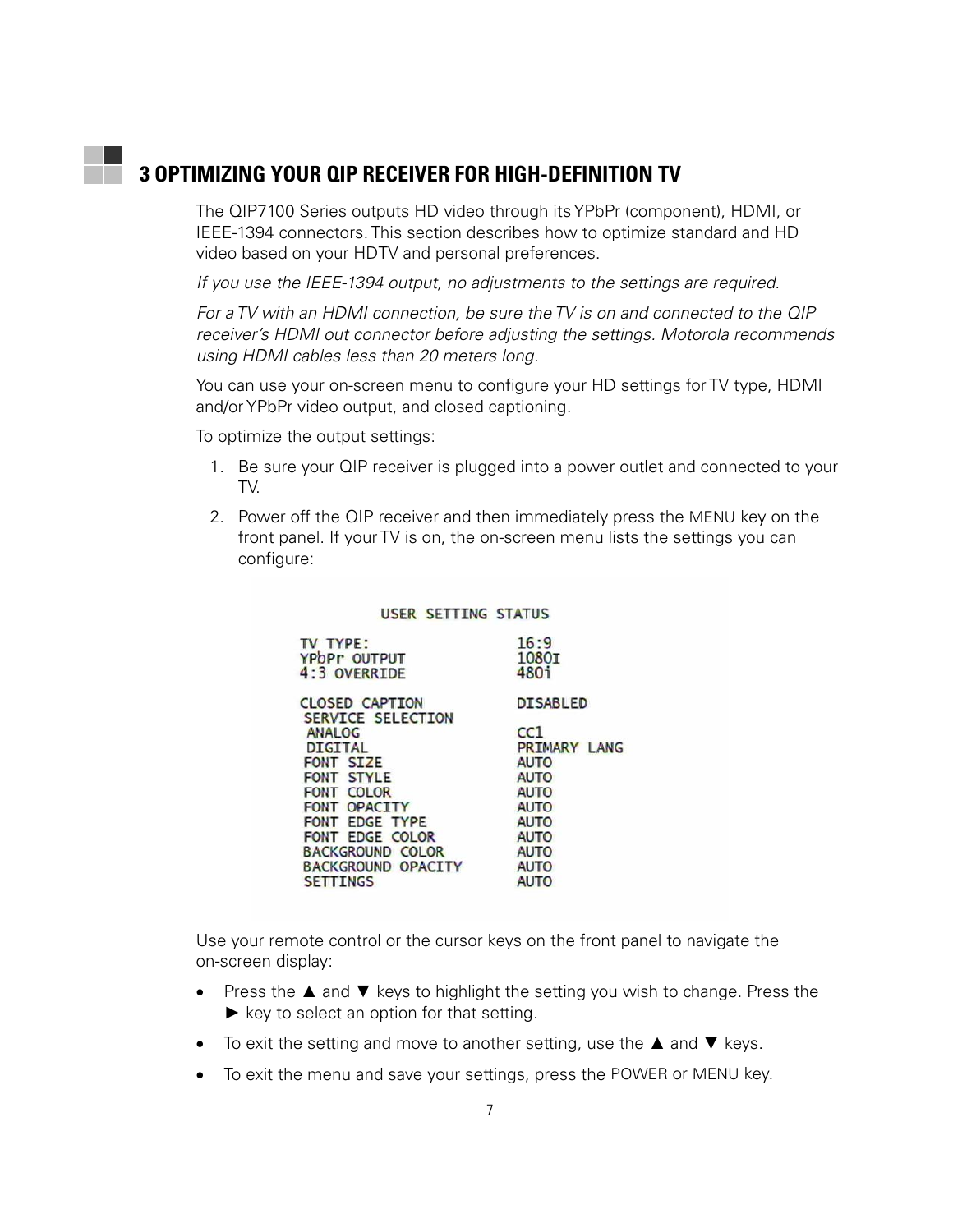#### <span id="page-17-0"></span>**3 OPTIMIZING YOUR QIP RECEIVER FOR HIGH-DEFINITION TV**

The HD settings are described in the table on the following pages.

If you are not using the HDMI video connection, the HDMI/YPbPr OUTPUT setting is displayed as YPbPr OUTPUT. The user settings will also be displayed on the front panel display whether your TV is off or on.

If the on-screen display menu does not appear on your HDTV screen, your TV may not support the default video output setting.

# **User Settings**

| <b>Setting</b>       | <b>Description</b>                                                                                                                                                                                                                                                                                                                  |
|----------------------|-------------------------------------------------------------------------------------------------------------------------------------------------------------------------------------------------------------------------------------------------------------------------------------------------------------------------------------|
| TV Type              | Allows you to specify the style of television connected to the QIP receiver. Options<br>include 16:9, 4:3 LETTERBOX, and 4:3 PAN SCAN. By default, the 16:9 option is<br>selected. The options are used as follows:                                                                                                                 |
|                      | 16:9 designates that a widescreen television is connected to the QIP<br>$\bullet$<br>receiver.                                                                                                                                                                                                                                      |
|                      | 4:3 LETTERBOX designates that a standard-screen television is connected<br>$\bullet$<br>to the QIP receiver and that widescreen programs should be scaled to fit the<br>screen with black bars above and below the picture.                                                                                                         |
|                      | 4:3 PAN SCAN designates that a standard screen television is connected to<br>$\bullet$<br>the QIP receiver and that widescreen programs should be cropped so that<br>the picture fills the entire screen.                                                                                                                           |
| HDMI/YPbPr<br>Output | Allows you to specify the video output format of the QIP receiver for all content<br>(when the 4:3 override setting is Off) or for all 480p, 720p, and 1080i content (when<br>the 4:3 override is used). Options include 1080i, 720p, 480p, and 480i. By default, the<br>1080i option is selected. The options are used as follows: |
|                      | 1080i - The QIP receiver will present programs in the High-Definition 1080i<br>$\bullet$<br>format (1920 x 1080 pixels).                                                                                                                                                                                                            |
|                      | 720p — The QIP receiver will present programs in the High-Definition 720p<br>$\bullet$<br>format (1280 x 720 pixels).                                                                                                                                                                                                               |
|                      | 480p - The QIP receiver will present programs in the Enhanced-Definition<br>$\bullet$<br>480p format (720 x 480 pixels).                                                                                                                                                                                                            |
|                      | 480i - The QIP receiver will present programs in the Standard-Definition<br>$\bullet$<br>480i format (720 x 480 pixels).                                                                                                                                                                                                            |
|                      | Some televisions may only support certain video formats. Please consult your<br>television's user manual for more information on format compatibility.                                                                                                                                                                              |
|                      | The QIP receiver can detect when the HDMI connection is in use. If you are not using<br>the HDMI connection on the QIP receiver, the HDMI/YPbPr Output setting will<br>display as YPbPr Output in the User Settings Menu.                                                                                                           |
| 4:3 Override         | The 4:3 Override setting allows you to specify the video output format of the QIP<br>receiver when it is tuned to a standard-definition program. Options include 480i,<br>480p, Stretch, and Off. By default, the 480i option is selected. The options are used<br>as follows:                                                      |
|                      | 480i - The QIP receiver will present Standard-Definition programs in the<br>$\bullet$<br>Standard Definition 480i format (720 x 480 pixels).                                                                                                                                                                                        |
|                      | 480p - The QIP receiver will present Standard-Definition programs in the<br>٠<br>Enhanced Definition 480p format (720 x 480 pixels).                                                                                                                                                                                                |
|                      | Stretch - The QIP receiver will automatically stretch all Standard-Definition<br>$\bullet$<br>programs to a widescreen aspect ratio and present the video in the format<br>designated by the HDMI/YPbPr Output setting. Note that the Stretch option<br>is only available when the TV Type setting is 16:9.                         |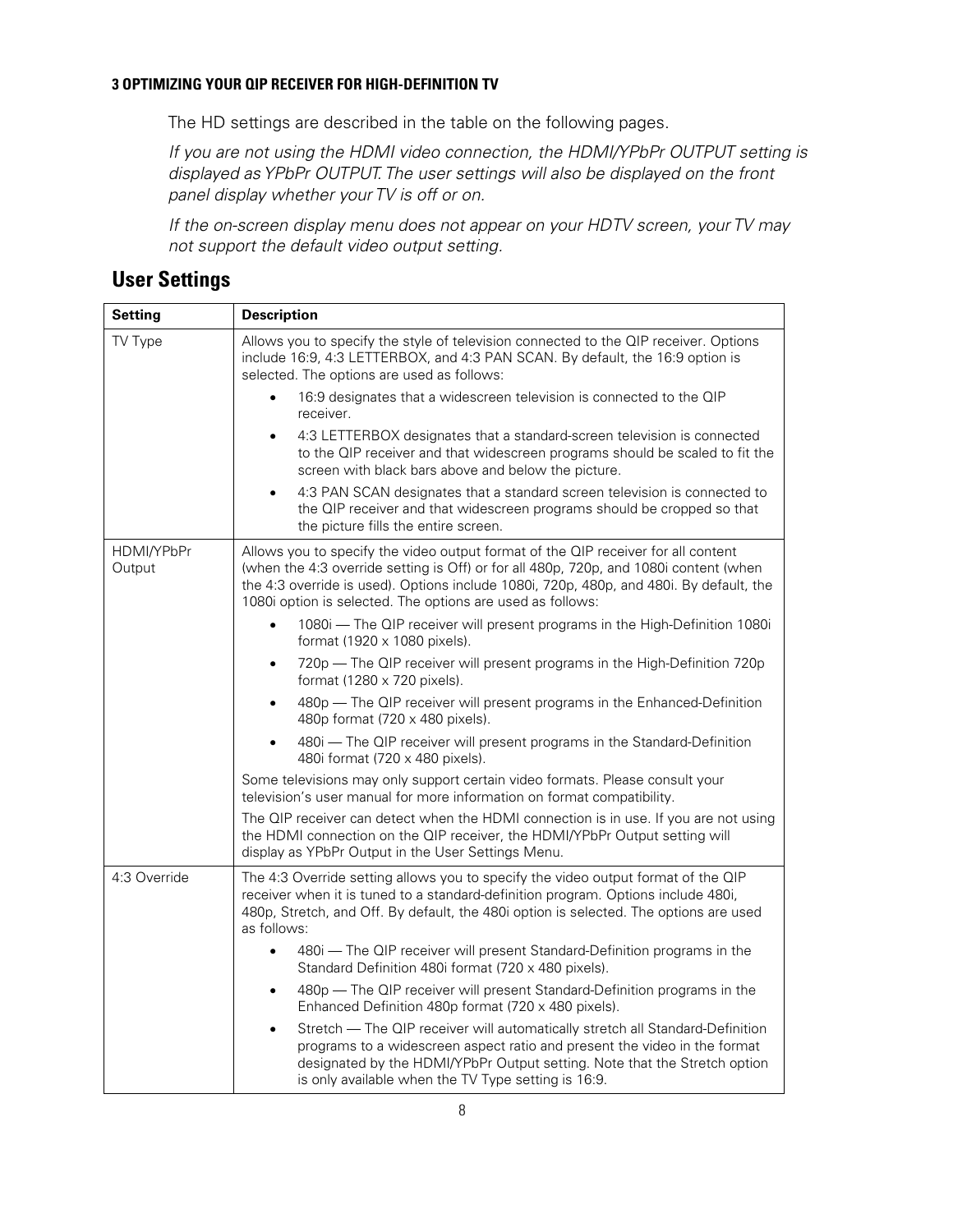#### **3 OPTIMIZING YOUR QIP RECEIVER FOR HIGH-DEFINITION TV**

| <b>Setting</b>          | <b>Description</b>                                                                                                                                                                                                                   |
|-------------------------|--------------------------------------------------------------------------------------------------------------------------------------------------------------------------------------------------------------------------------------|
|                         | Off - The QIP will create a widescreen version of a Standard-Definition<br>program by adding black bars to the left and the right of the picture and<br>present the video in the format designated by the HDMI/YPbPr Output setting. |
|                         | Some televisions may only support certain video formats. Please consult your<br>television's user manual for more information on format compatibility.                                                                               |
|                         | If the HDMI/YPbPr Output setting is 480i, the 4:3 Override feature is disabled and is<br>no longer selectable in the menu. The 4:3 Override feature is available when the<br>HDMI/YPbPr Output setting is 1080i, 720p, or 480p.      |
| Closed Caption          | Turns closed captions off or on. The front panel display indicates the status of the<br>closed captions. Defaults to DISABLED. Options are ENABLED or DISABLED.                                                                      |
| Service Selection       | Sets the service used for closed captions:                                                                                                                                                                                           |
|                         | Digital: PRIMARY LANGUAGE, SECONDARY LANGUAGE, 3, 4, 5, or 6. The<br>default is PRIMARY LANGUAGE.                                                                                                                                    |
| Font Size               | Sets the font size for closed captions. Defaults to AUTO. Options are AUTO,<br>STANDARD, LARGE, or SMALL.                                                                                                                            |
| Font Style              | Sets the font style for closed captions. Defaults to AUTO. Options are AUTO, MONO<br>SERIF, PROPORTION SERIF, MONO NO SERIF, PROPORTION NO SERIF, CASUAL,<br>CURSIVE, or SMALL.                                                      |
| Font Color              | Sets the font color. Defaults to AUTO. Options are AUTO, WHITE, BLACK, RED,<br>GREEN, BLUE, YELLOW, MAGENTA, or CYAN.                                                                                                                |
| Font Opacity            | Sets the opacity. Defaults to AUTO. Options are AUTO, TRANSPARENT,<br>TRANSLUCENT, SOLID, or FLASHING.                                                                                                                               |
| Font Edge Type          | Sets the edge appearance - AUTO, NONE, RAISED, DEPRESSED, UNIFORM, LEFT<br>SHADOWED, or RIGHT SHADOWED. The default is AUTO.                                                                                                         |
| Font Edge Color         | Sets the edge color - AUTO, WHITE, BLACK, RED, GREEN, BLUE, YELLOW,<br>MAGENTA, or CYAN. The default is AUTO.                                                                                                                        |
| Background Color        | Sets the background color for closed captions. Defaults to AUTO. Options are AUTO,<br>WHITE, BLACK, RED, GREEN, BLUE, YELLOW, MAGENTA, or CYAN.                                                                                      |
| Background<br>Opacity   | Sets the background opacity for closed captions. Defaults to AUTO. Options are<br>AUTO, TRANSPARENT, TRANSLUCENT, SOLID, or FLASHING.                                                                                                |
| Settings                | Sets the default settings for closed captions (AUTO) or the settings you have<br>configured (USER). Defaults to AUTO. Options are AUTO or USER.                                                                                      |
| Restore All<br>Defaults | To reset all User Settings to their defaults, select this option and press the $\blacktriangleright$ key.                                                                                                                            |

To exit the menu and save your settings, press the POWER or MENU key.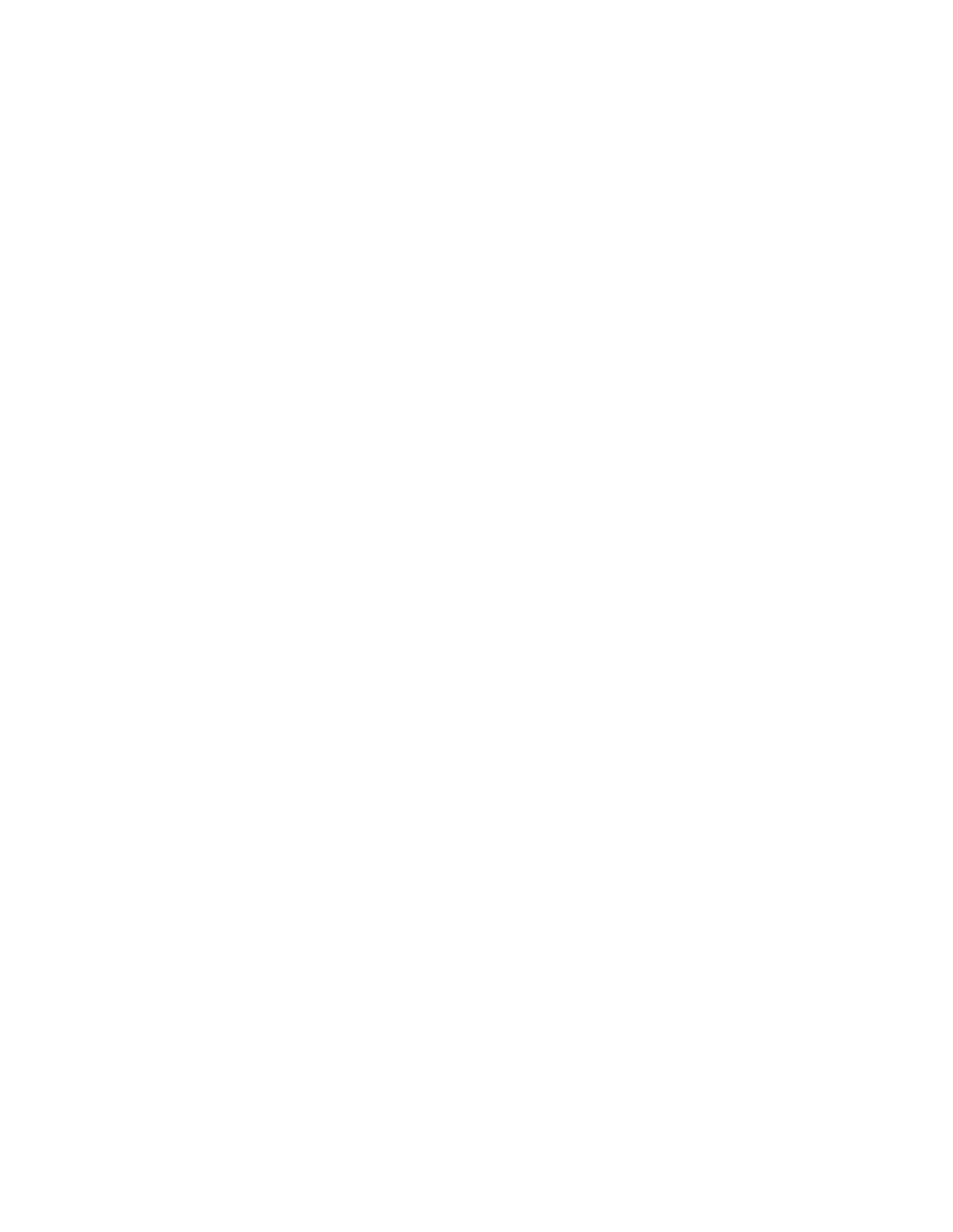# <span id="page-20-0"></span>**4 ON-SCREEN GRAPHICS**

Your QIP receiver can generate graphics that overlay the video programming or fill the entire television screen. Common examples include on-screen menus (such as the User Setting menu), closed captions, and interactive program guides. The QIP receiver overlays these graphics whenever you open a menu, enable closed captions, or scroll through a program grid.

- On-screen graphics are not available on all video output combinations.
- On-screen graphics will not be displayed when you are using the IEEE-1394 connection on the rear panel of the QIP receiver.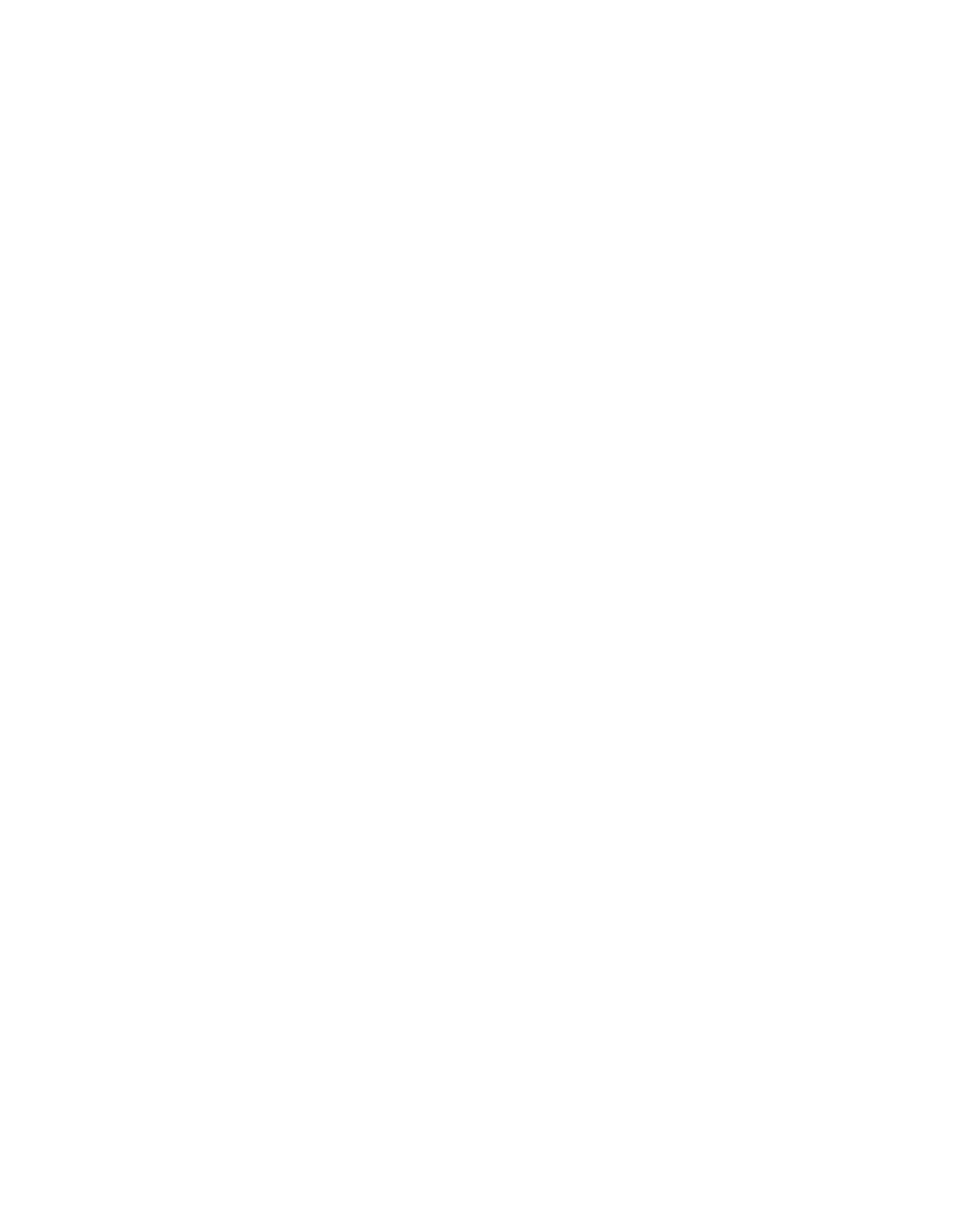# <span id="page-22-0"></span>**5 CONNECTING YOUR QIP RECEIVER**

Instructions and diagrams are included for the following connections:

- High-Definition Television (HDTV)
- A/V receiver Audio
- Stereo TV (SDTV)
- Stereo TV (SDTV) and Stereo VCR
- A/V receiver, TV, and VCR

Before you move or change components on your entertainment system, review the following:

- For basic cable connections, use 75-ohm coaxial cables equipped with F-type connectors.
- Disconnect power from your equipment before connecting or changing cable connections.

For information on connecting to an HDTV, see "Video Connection Options" on the next page.

#### **CAUTION!**



Do not place anything on top of your QIP receiver, especially other home entertainment components. Be sure to provide adequate ventilation to prevent overheating.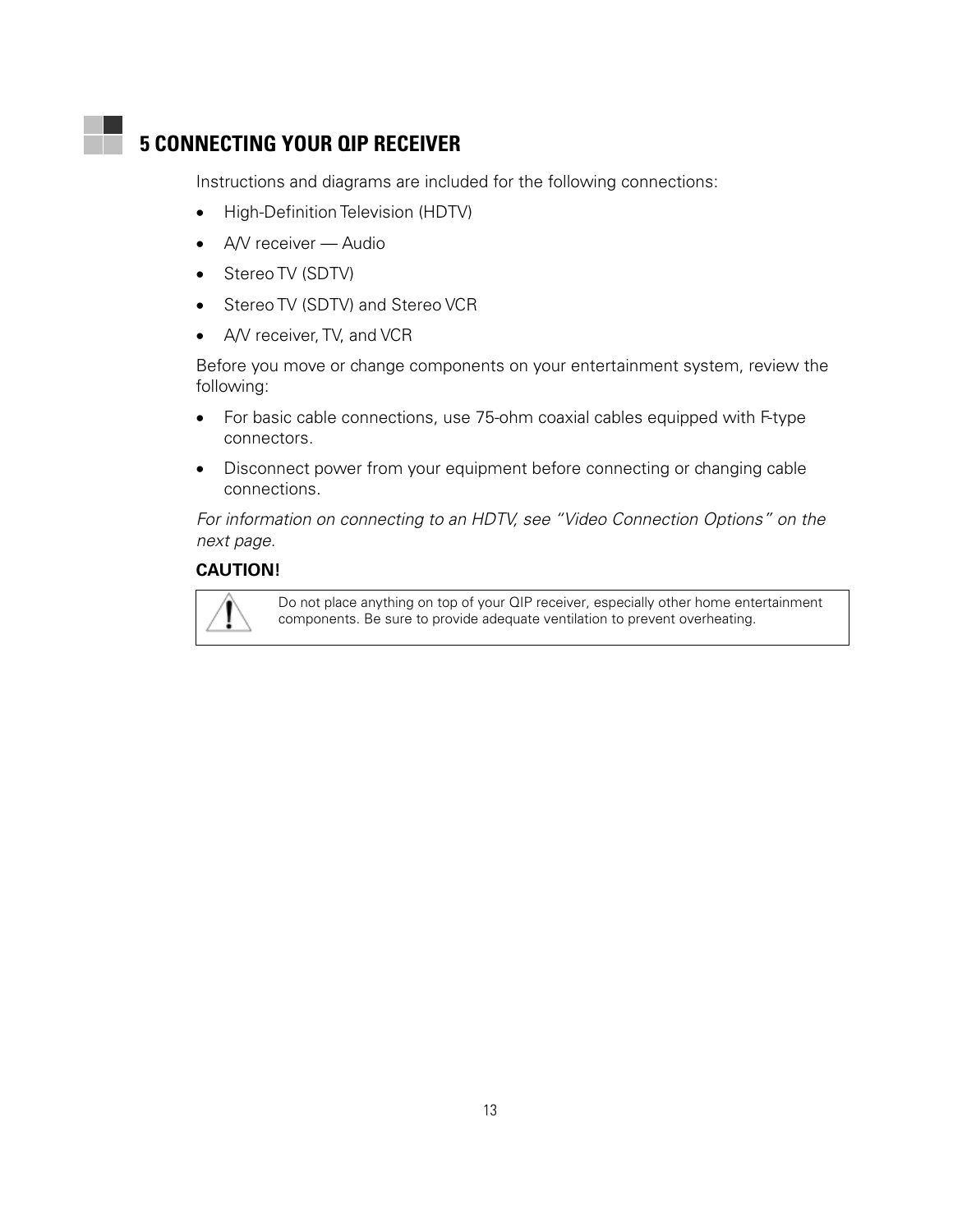## <span id="page-23-0"></span>**Video Connection Options**

The QIP receiver offers several different video connection options. Component video, HDMI, and IEEE-1394 allow you to view both High-Definition and Standard-Definition TV programming. Composite video, S-Video, and RF coaxial connections allow you to view only Standard-Definition TV programming. See Section 4 Connections for visual connection options.

To determine whether your TV features component video, HDMI, IEEE-1394, S-Video, or composite video, check the manual supplied with your TV.

Use the guidelines below to determine the best video connection for your home entertainment system. Note: Only (1) video connection to the TV is required. HD video can only be viewed with HDMI, IEEE-1394, or component video connections.

#### • **HDMI or IEEE-1394 — HDTV and SDTV**

HDMI and IEEE-1394 offer higher quality HD video than component video.

- If your TV has an HDMI input, this is for both audio and video. Connect an HDMI cable to the TV and to the HDMI connector on your QIP receiver.
- HDMI and IEEE-1394 outputs provide video and audio, so no separate audio connections are required if you plan to use your TV's speakers as the primary audio source.
- If your TV has a DVI input, connect a DVI-to-HDMI adapter or cable to the HDMI out connector on the QIP receiver and the DVI-HDTV connector on your TV.

DVI does not provide audio. A separate audio connection must be made.

#### • **Component video (YPbPr) — HDTV and SDTV**

The YPbPr connectors on your QIP receiver provide HDTV and SDTV component video.

#### • **S-Video — SDTV**

If a component video input is not available on your TV, use the S-Video connection.

#### • **Video (also referred to as composite video) — SDTV**

If an S-Video input is not available on your TV, use the composite video (video) connection.

#### • **RF Output — SDTV**

If no other input is available on your TV, the RF Output of the QIP7100 Series can be connected to the Antenna or Cable Input on your TV. The RF Output carries both video and audio. Set your TV to channel 3 or 4.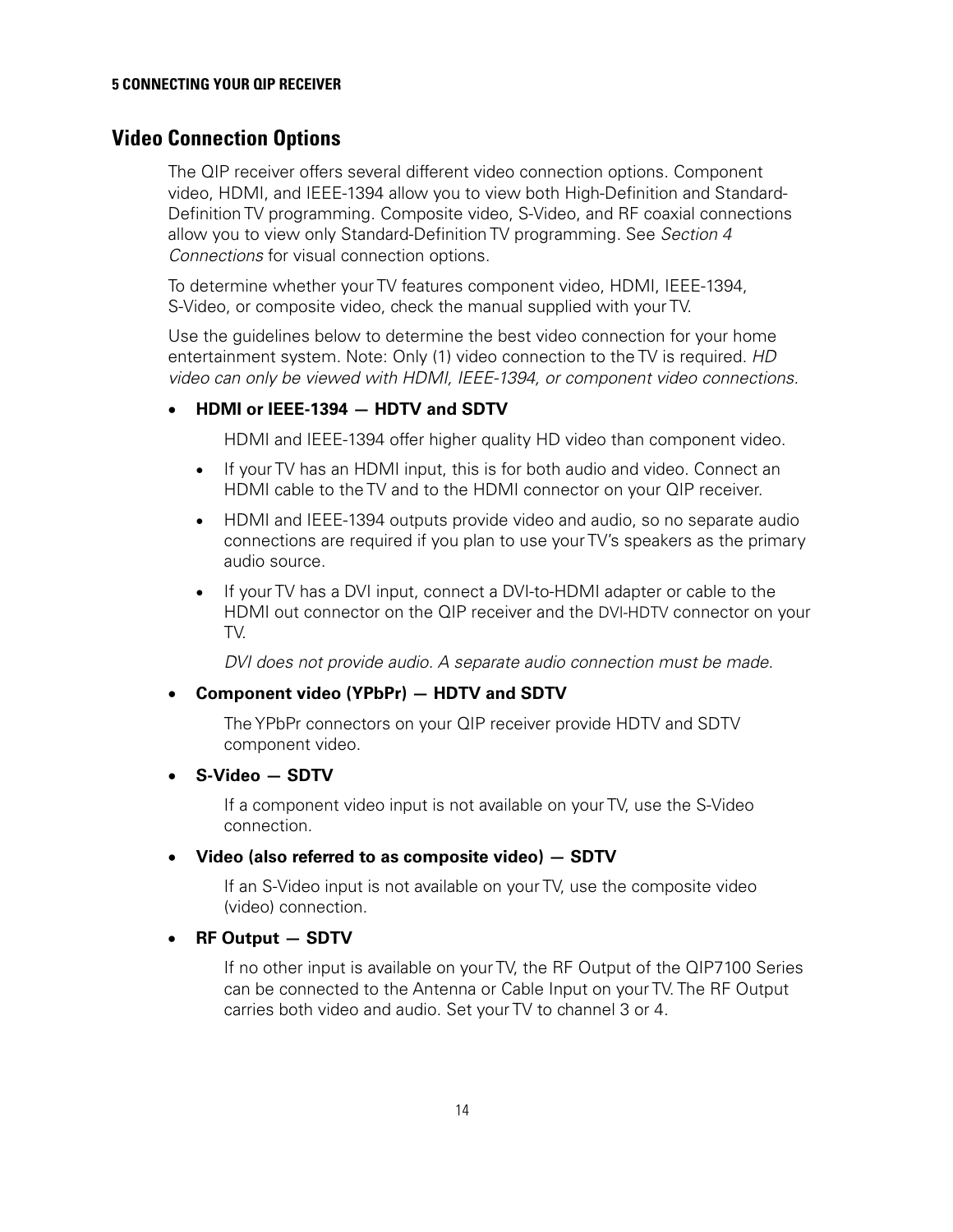# <span id="page-24-0"></span>**Connecting Your QIP Receiver to an HDTV — Video Only**



Note: Only (1) HDTV video connection needs to be made to an HDTV.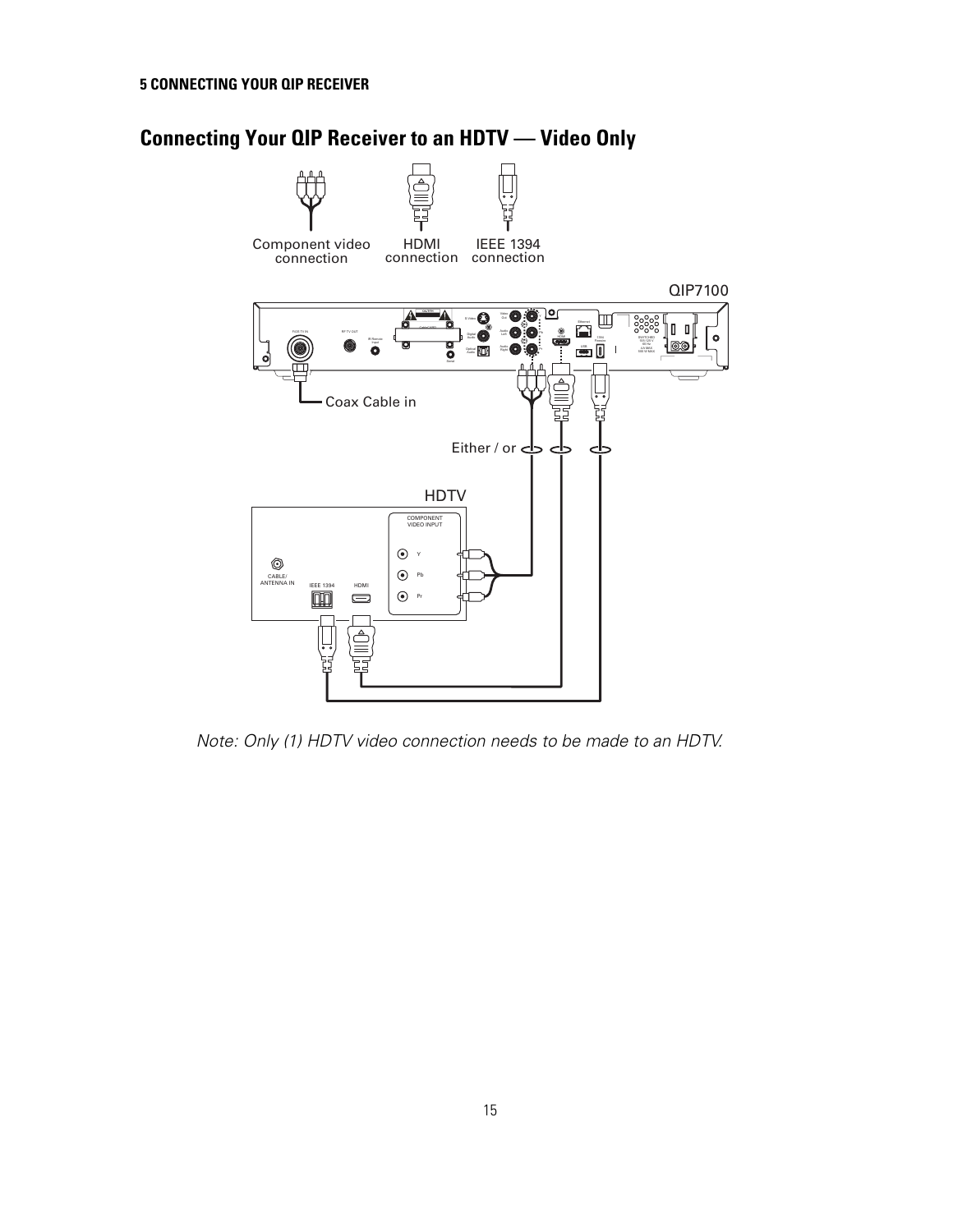#### <span id="page-25-0"></span>**5 CONNECTING YOUR QIP RECEIVER**

## **Connecting HDTV — Video**

#### **Cable In**

Connect an RF coaxial cable to the cable wall outlet and the CABLE IN connector on the QIP receiver.

#### **Component Video (YPbPr)**

Connect the component video cables to the **Y**, **Pb**, and **Pr** connectors on your HDTV and QIP receiver.

This connection supports only the high-definition video connection between the QIP receiver and the HDTV. To connect the audio connections for your HDTV, proceed to the following page. To connect your audio connections for an A/V receiver, go to [Connecting Your QIP Receiver to an A/V Receiver — Audio](#page-27-0)*.* 

Note: Be sure to match up each signal to the same connection on the TV, otherwise the colors will not appear correctly on your TV.

#### **HDMI**

If your TV has an HDMI input, this is for both audio and video if you are using the TV speakers. Connect an HDMI cable to the TV and to the HDMI connector on your QIP receiver.

If your TV has a DVI input, use the DVI connection for your video:

• Connect a DVI-to-HDMI adapter or cable to the HDMI out connector on the QIP receiver and the DVI-HDTV connector on your TV.

A DVI connection supports only the video connection between the QIP receiver and the HDTV. To connect the audio connections for your HDTV, proceed to the following page. To connect your audio connections for an A/V receiver, go to Connecting Your QIP [Receiver to an A/V Receiver — Audio](#page-27-0).

If you have an audio/video receiver and are not using your TV's speakers, go to [Connecting Your QIP Receiver to an A/V Receiver — Audio](#page-27-0).

DVI does not provide audio. A separate audio connection must be made.

#### **IEEE-1394**

If your HDTV has an IEEE-1394 connector, you can use the IEEE-1394 for both your video and audio connection:

• Connect an IEEE-1394 cable to the IEEE-1394 connector on your HDTV and QIP receiver.

On-screen graphics will not be displayed when you are using the IEEE-1394 connection on the rear panel of the QIP receiver.

If you have an audio/video receiver and are not using your TV's speakers, go to [Connecting Your QIP Receiver to an A/V Receiver – Audio](#page-27-0).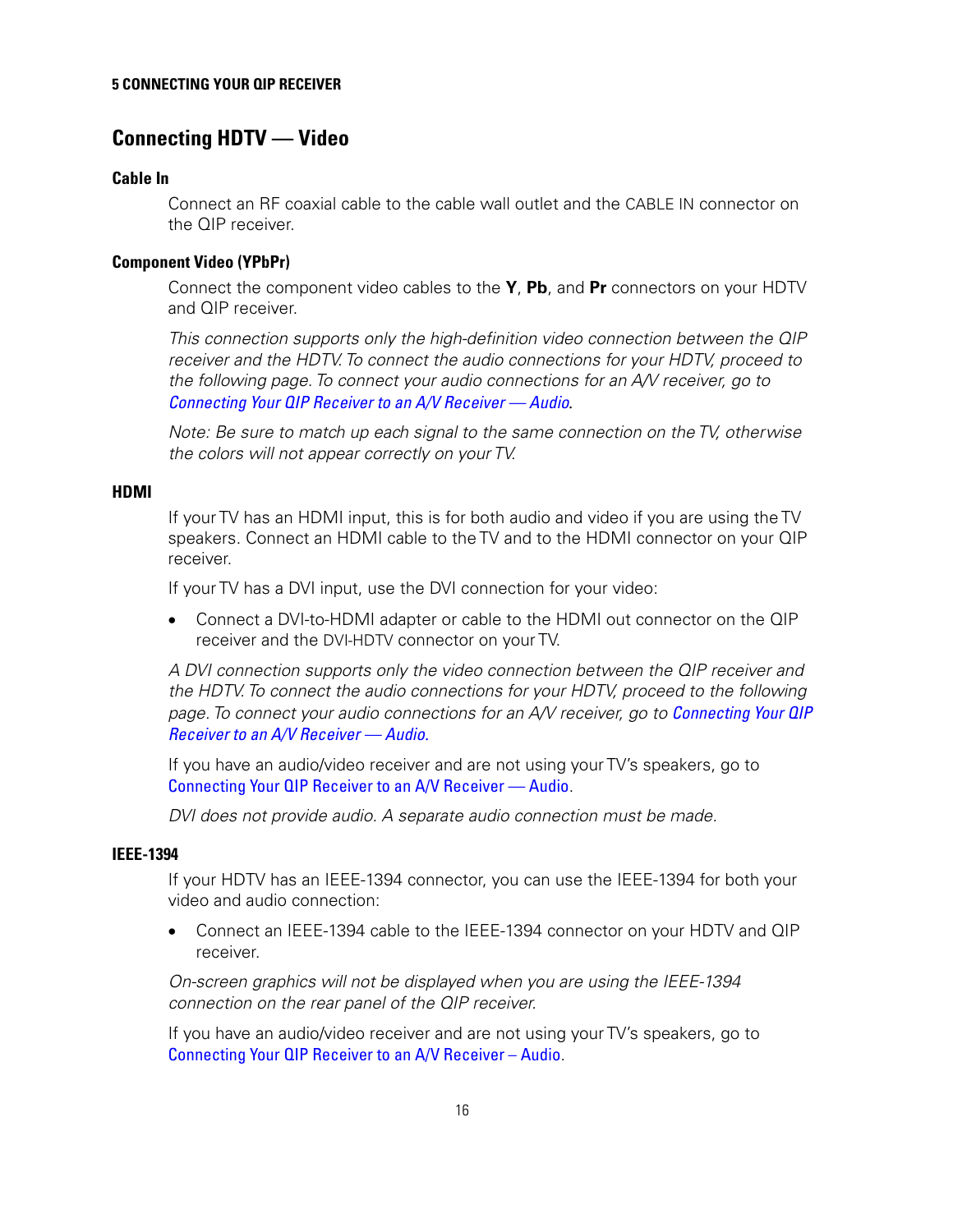# <span id="page-26-0"></span>**Connecting Your QIP Receiver to an HDTV — Audio**



Note: Only (1) audio connection needs to be made to an HDTV.

# **Connecting HDTV — Audio**

Note: These connections are not required if you are using your TV's speakers and HDMI or IEEE-1394 connections.

If your TV does not have digital audio inputs:

• Connect the stereo audio cable to the AUDIO L and R connectors on the QIP7100 Series receiver and the audio left and audio right connectors on the HDTV.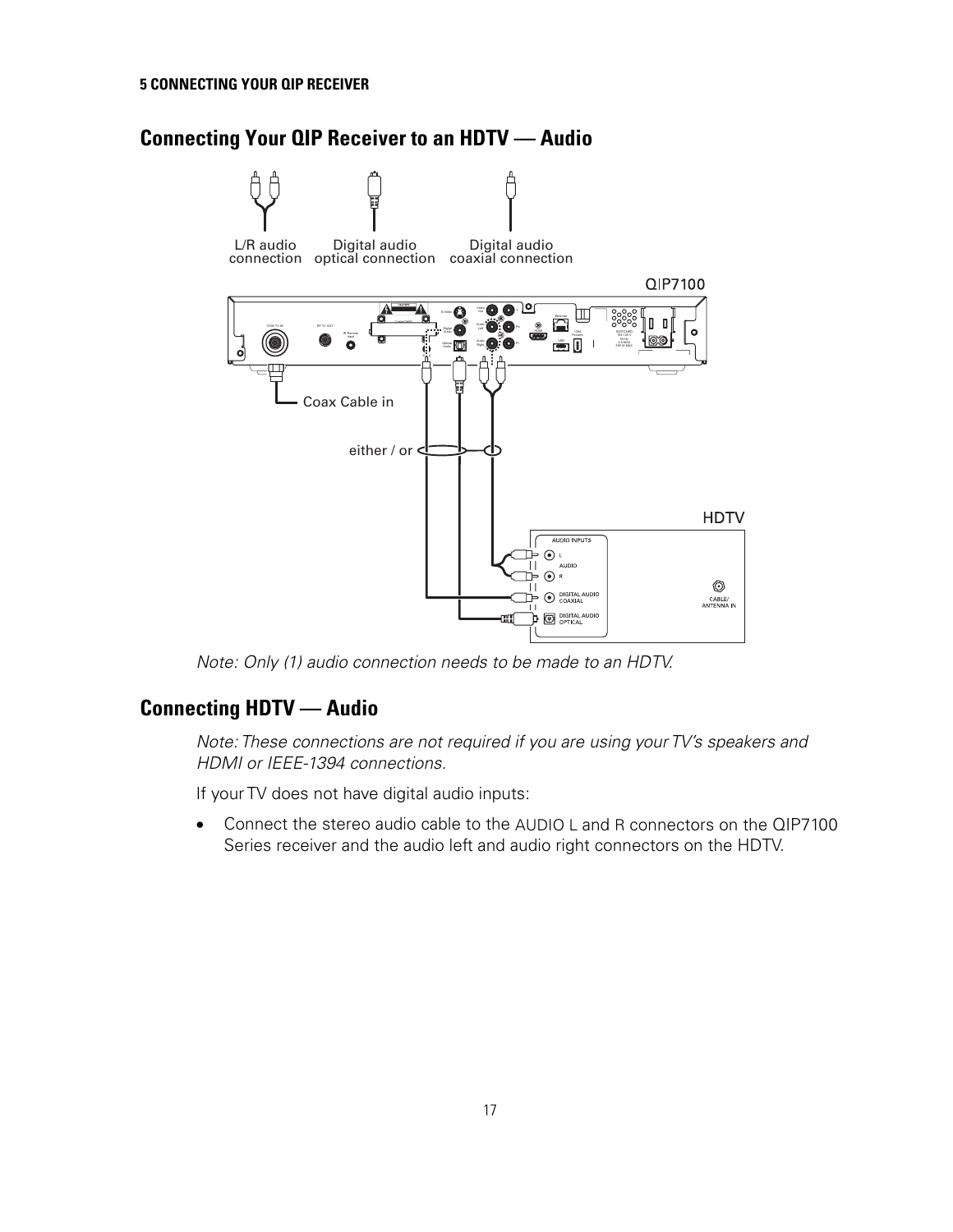#### <span id="page-27-0"></span>**5 CONNECTING YOUR QIP RECEIVER**

If your TV supports a digital audio input:

• If your equipment supports it, use the digital audio OPTICAL S/PDIF or COAXIAL S/PDIF outputs instead of the AUDIO L and R outputs. In most cases, S/PDIF offers better audio quality, including support for Dolby® Digital 5.1 audio.

For information on configuring your QIP receiver settings, see Optimizing Your QIP [Receiver for High-Definition TV](#page-16-0).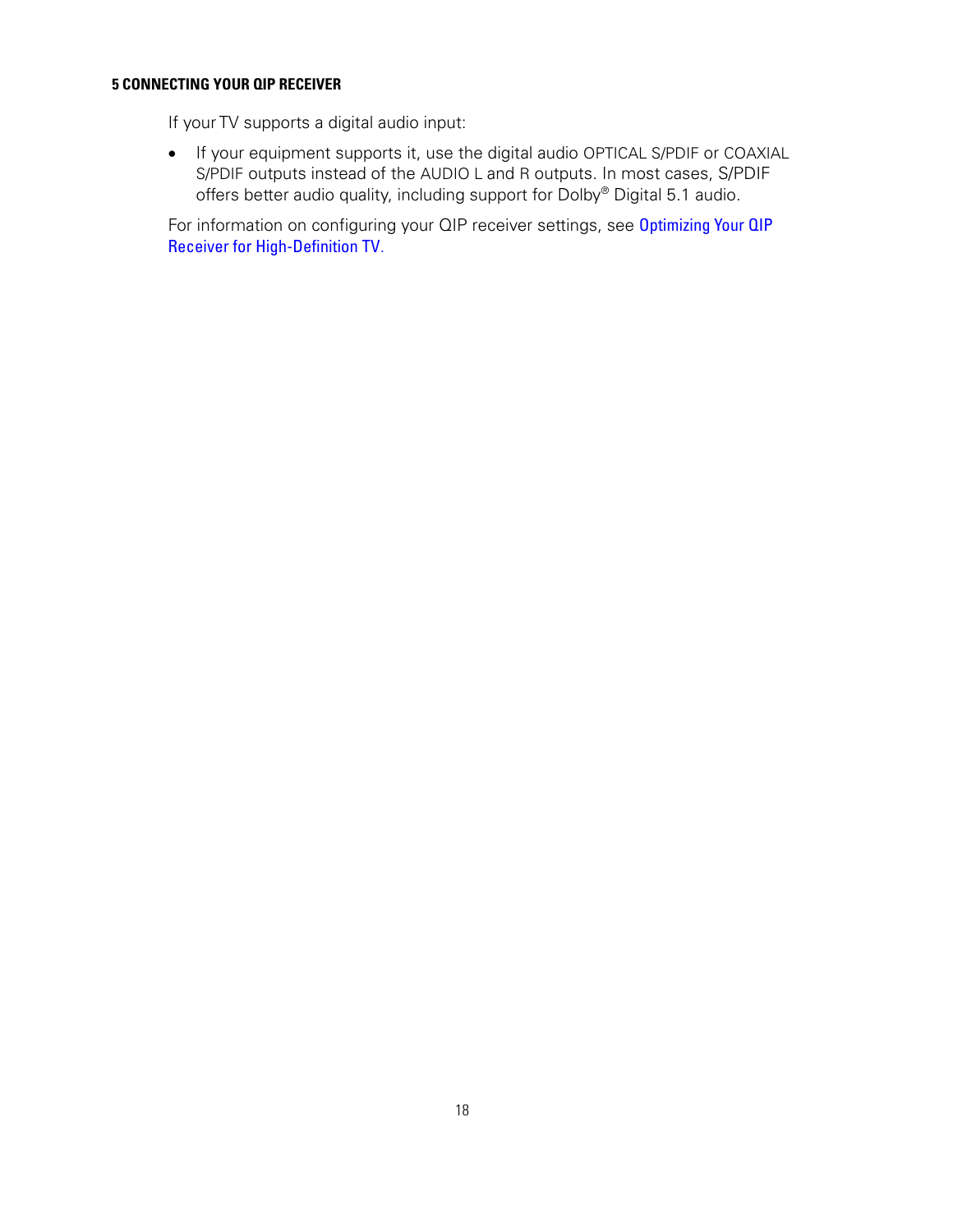# <span id="page-28-0"></span>**Connecting Your QIP Receiver to an A/V Receiver — Audio**



Note: Only (1) audio connection needs to be made to an A/V Receiver.

## **Connecting an A/V Receiver — Audio**

There are several options available for audio connections to your A/V receiver:

- Digital audio (OPTICAL S/PDIF)
- Digital audio (COAXIAL S/PDIF)
- Stereo audio (AUDIO L AND R)
- HDMI

If your A/V receiver supports it, the optical (OPTICAL S/PDIF), coaxial (S/PDIF), or HDMI audio outputs may be used in place of the stereo audio outputs (AUDIO L and R). In most cases these outputs offer a higher level of audio quality, including support for Dolby Digital 5.1 audio.

- Digital audio optical (S/PDIF) Connect the optical cable to the digital audio optical connector on the QIP receiver and the optical connector on the A/V receiver.
- Digital audio coaxial (S/PDIF) Connect the digital audio cable to the digital audio connector on the QIP receiver and the DIGITAL INPUT COAX connector on the A/V receiver.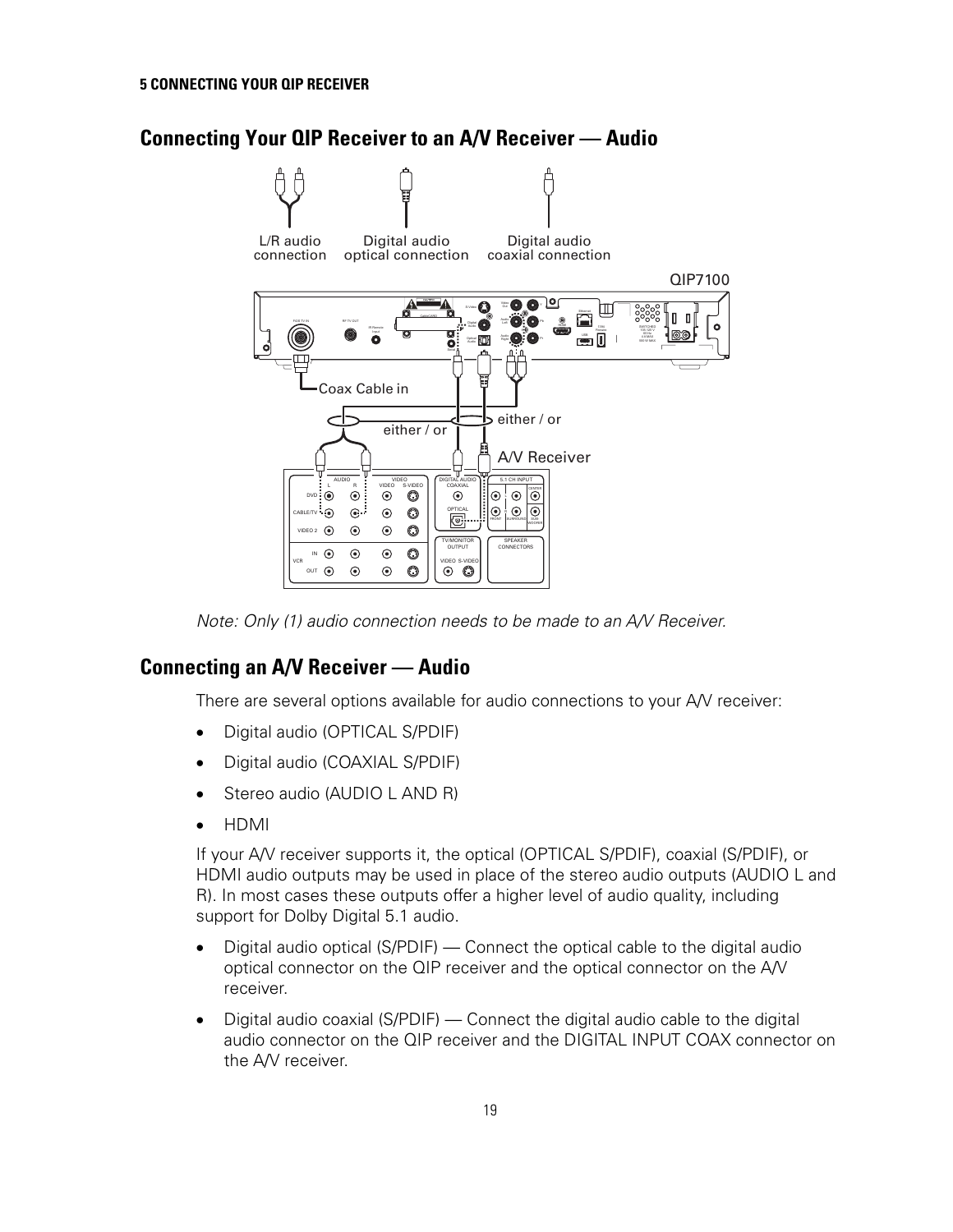#### **5 CONNECTING YOUR QIP RECEIVER**

- **Stereo audio** Connect the stereo audio cable to the AUDIO L and R connectors on the QIP receiver and the AUDIO LEFT and AUDIO RIGHT connectors on the A/V receiver.
- **HDMI** Connect an HDMI cable to your A/V receiver and to the HDMI connector on your QIP receiver.

For information on configuring your QIP receiver settings, see Optimizing Your QIP [Receiver for High-Definition TV](#page-16-0).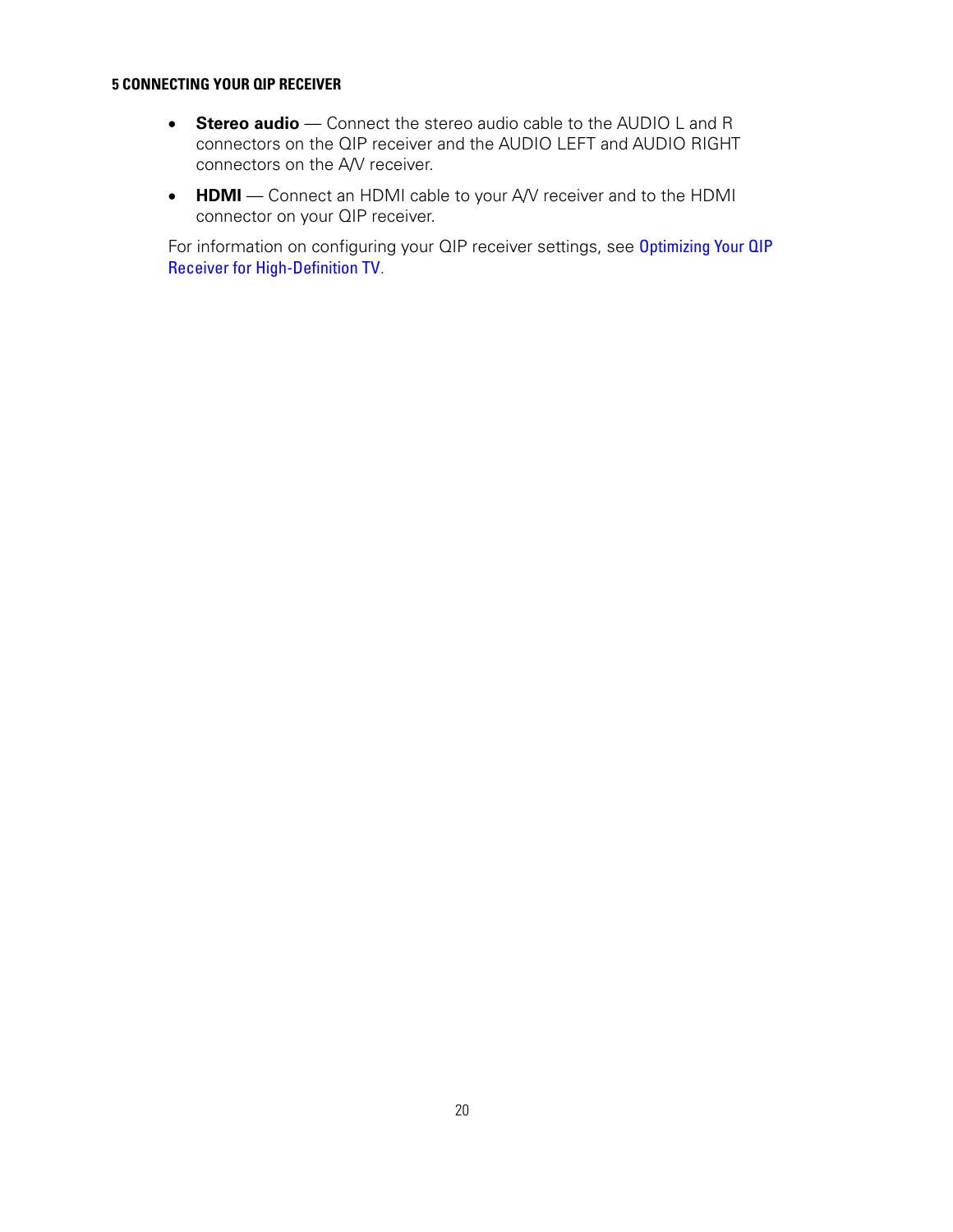#### <span id="page-30-0"></span>**5 CONNECTING YOUR QIP RECEIVER**

# **Connecting Your QIP Receiver to a Stereo TV (SDTV)**



Depending on the TV's inputs:

- 1. If possible, use the S-Video and audio connectors on the QIP receiver.
- 2. If the TV has no S-Video input, use the composite video and audio connectors on the QIP receiver.
- 3. If the TV has an RF input only, use the RF out connector on the QIP receiver. The RF connection carries video and audio.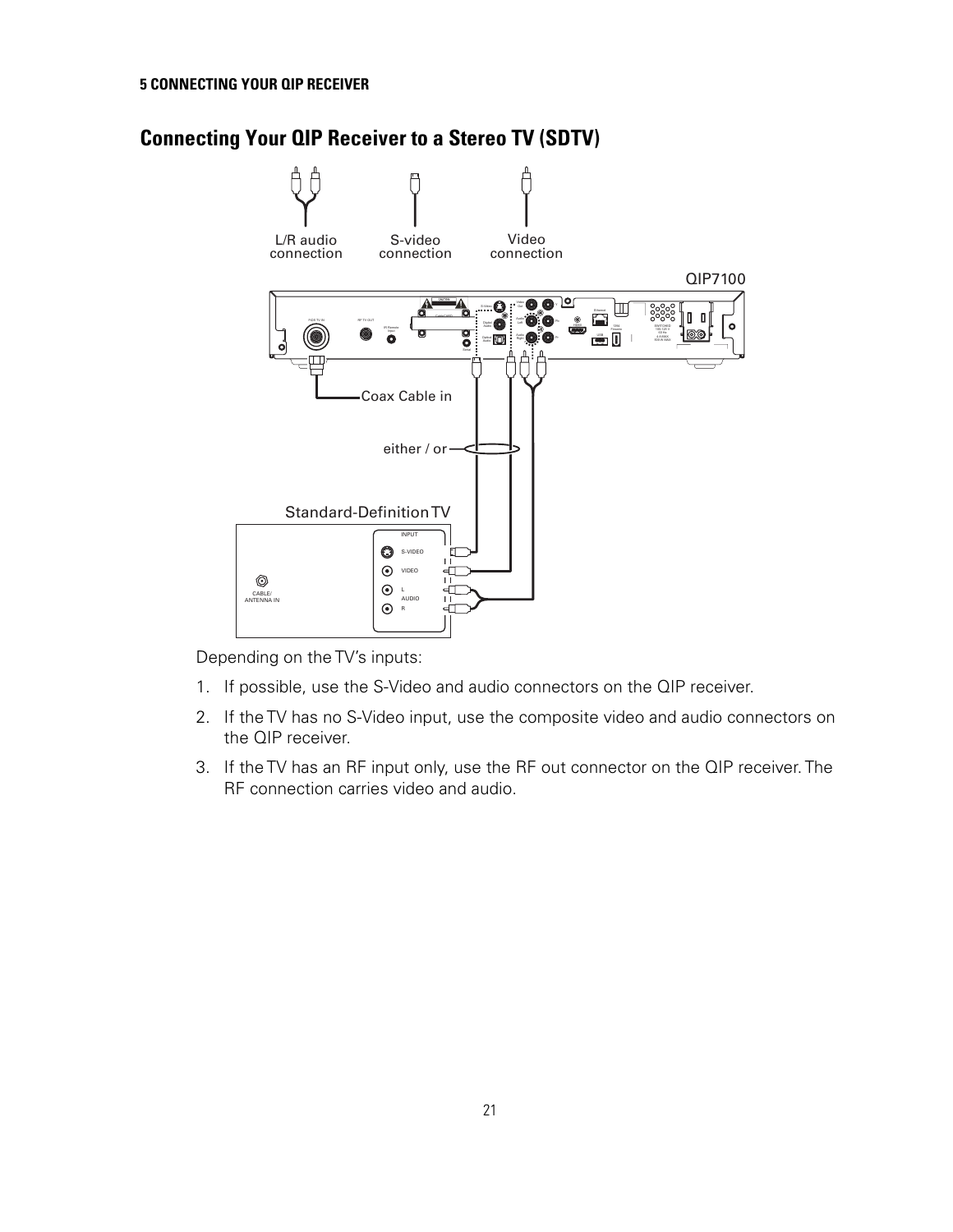## <span id="page-31-0"></span>**Connecting a Stereo TV (SDTV)**

- 1. Connect the stereo audio cable to the AUDIO L and R connectors on the QIP receiver and the AUDIO LEFT and AUDIO RIGHT connectors on the Stereo TV (SDTV).
- 2. Connect a video cable to the VIDEO OUT connector on the QIP receiver and the INPUT VIDEO on the TV or an S-video cable to the S-VIDEO connectors on the QIP receiver and the TV.

These video connection methods do not support HD video. If you have an HDTV, see [Connecting your QIP Receiver to an HDTV — Video Only](#page-23-0) on page [15](#page-24-0).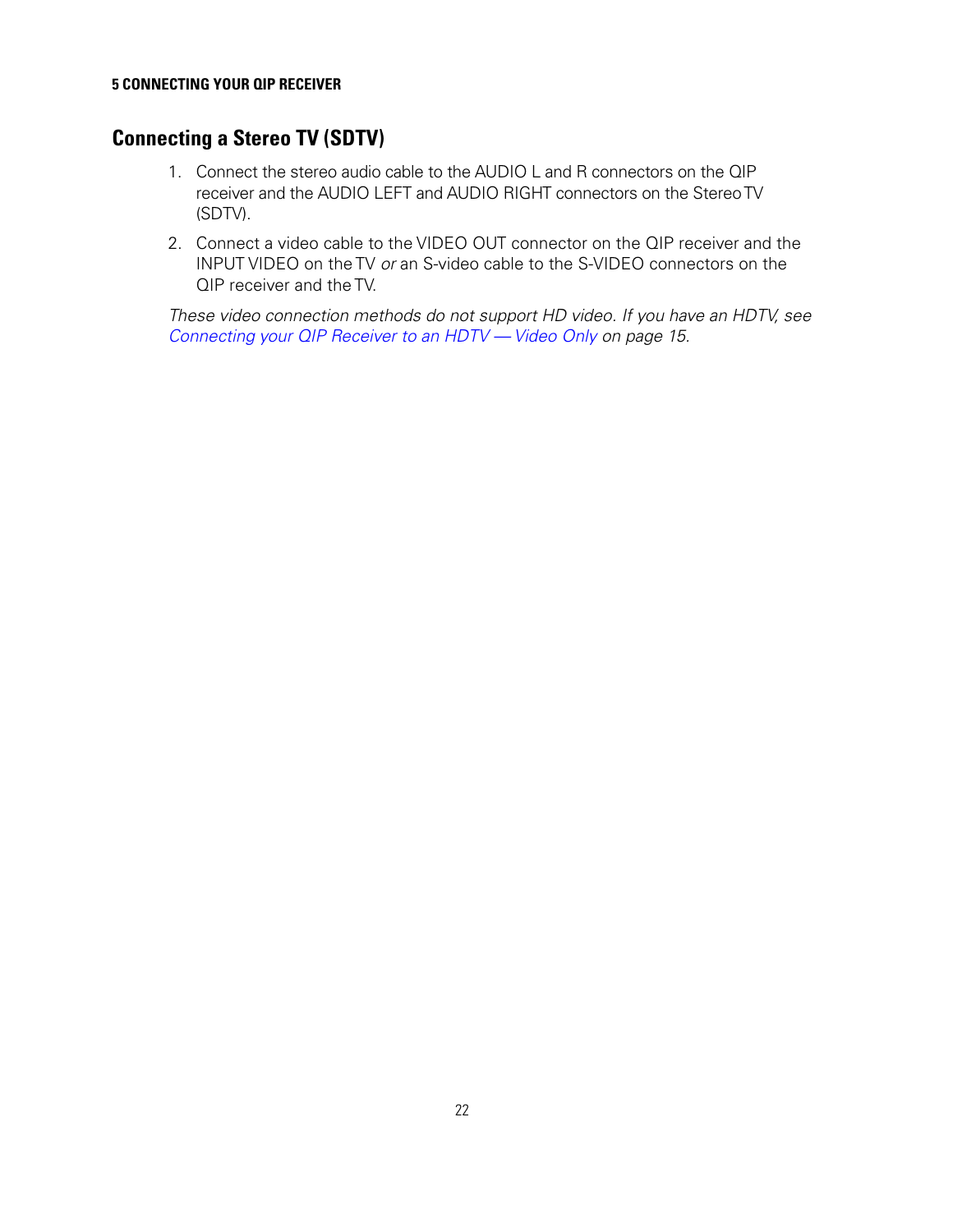## <span id="page-32-0"></span>**Connecting Your QIP Receiver to a Stereo TV (SDTV) and Stereo VCR**



## **Connecting a Stereo TV (SDTV) and Stereo VCR**

- 1. Connect a stereo audio cable to the AUDIO OUT L and R connectors on the QIP7100 Series receiver and the INPUT AUDIO L and R connectors on the stereo VCR.
- 2. Connect a video cable to the VIDEO OUT connector on the QIP7100 Series receiver and the INPUT VIDEO connector on the stereo VCR.
- 3. Connect a stereo audio cable to the OUTPUT AUDIO L and R connectors on the Stereo VCR and the INPUT AUDIO LEFT and RIGHT connectors on the Stereo TV (SDTV).
- 4. Connect a video cable to the output video connector on the stereo VCR and the input video connector on the Stereo TV (SDTV).

Note: You can also connect using the S-Video connectors if supported by your stereo VCR.

These video connection methods do not support HD video. If you have an HDTV, see [Connecting your QIP Receiver to an HDTV — Video Only](#page-23-0) on page [15](#page-24-0).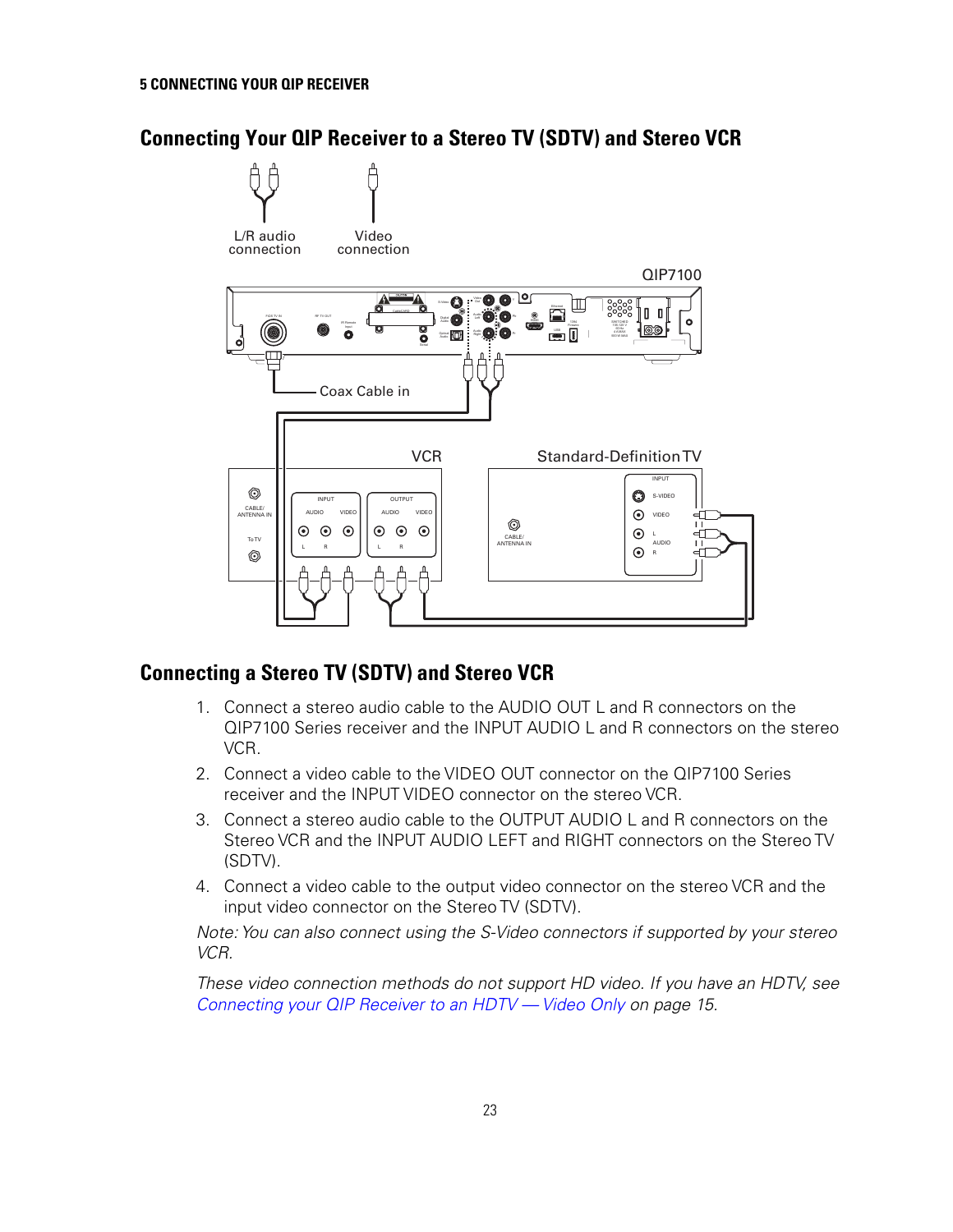# <span id="page-33-0"></span>**Connecting your QIP Receiver to an A/V Receiver, Stereo TV (SDTV), Stereo VCR**

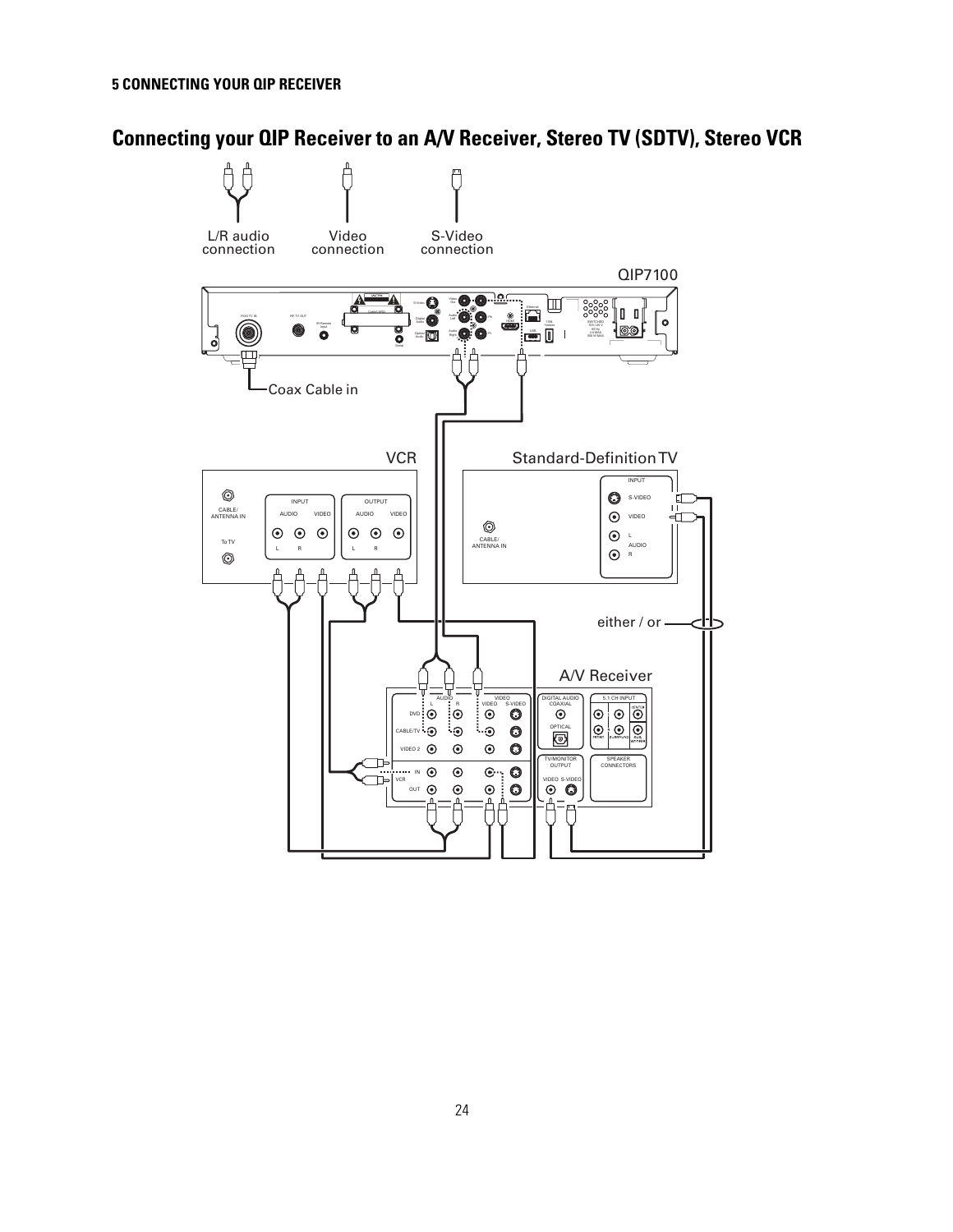## <span id="page-34-0"></span>**Connecting an A/V Receiver, TV, and VCR**

- 1. Connect a stereo audio cable to the AUDIO OUT L and R connectors on the QIP receiver and the INPUT L and R connectors on the A/V receiver.
- 2. Connect a video cable to the video out connector on the QIP receiver and the cable/TV video connector on the A/V receiver.
- 3. Connect a stereo audio cable to the VCR AUDIO OUT L and R connectors on the A/V receiver and the INPUT AUDIO L and R connectors on the stereo VCR.
- 4. Connect a stereo audio cable to the OUTPUT AUDIO OUT L and R connectors on the stereo VCR and the VCR AUDIO IN L and R connectors on the AN receiver.
- 5. Connect a video cable to the input video connector on the stereo VCR and the video VCR OUT CONNECTOR on the A/V receiver.
- 6. Connect a video cable to the output video connector on the stereo VCR and the video VCR IN connector on the A/V receiver.
- 7. Connect a video cable to the input video connector on the Stereo TV (SDTV) and the TV/monitor output video connector on the A/V receiver.

If your equipment supports it:

- The digital audio optical (OPTICAL S/PDIF) or digital audio (COAXIAL S/PDIF) audio outputs may be used in place of the stereo audio outputs (AUDIO L and R). In most cases these outputs offer a higher level of audio quality, including support for Dolby Digital 5.1 audio.
- S-Video connections may be used in place of the standard composite video connections. In most cases, S-Video offers a higher level of standard definition video quality than composite video.

These video connection methods do not support HD video. If you have an HDTV, see [Connecting your QIP Receiver to an HDTV — Video Only](#page-23-0) on page [15](#page-24-0).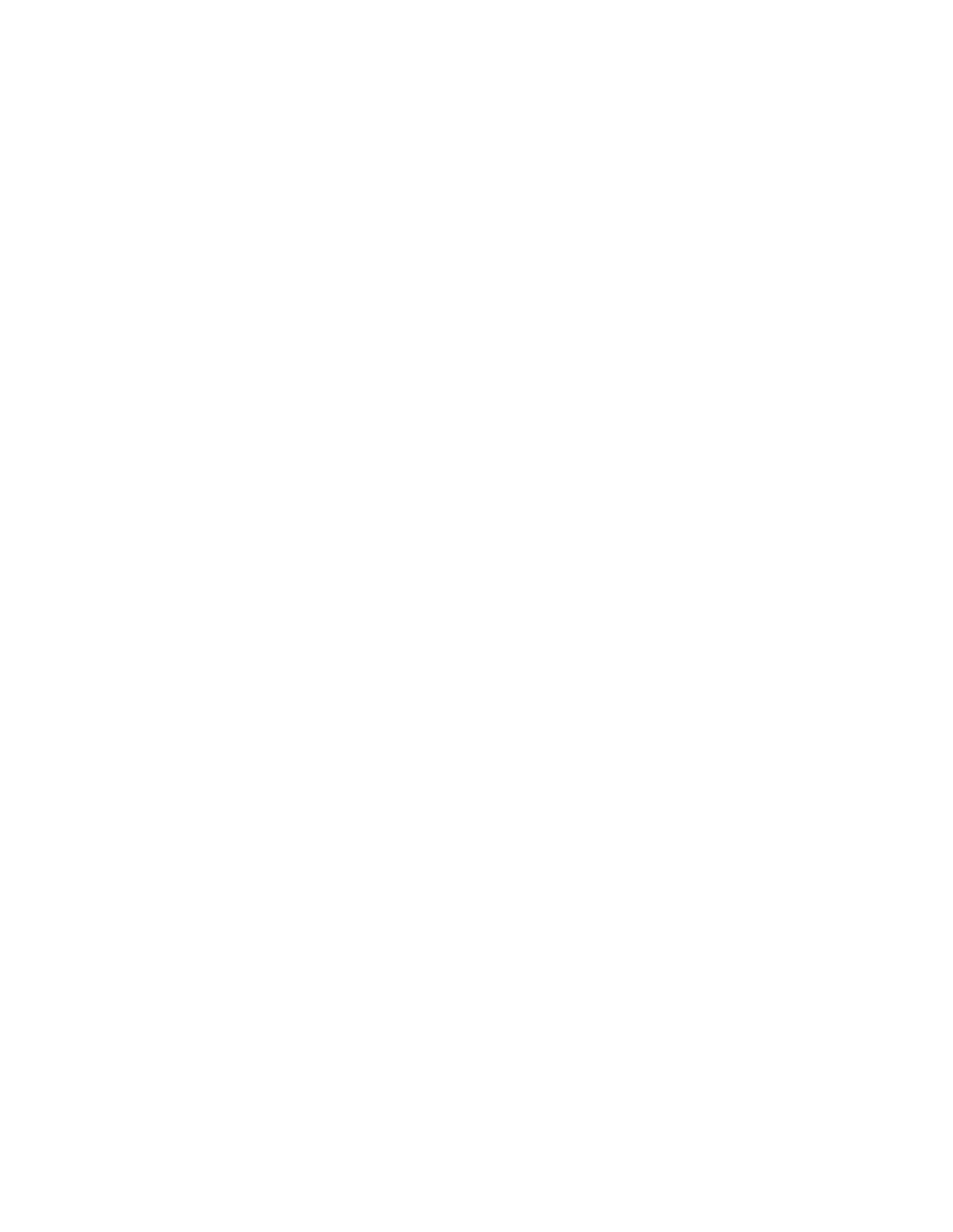# <span id="page-36-0"></span>**6 RECORDING YOUR CONNECTIONS**

Use this diagram to record connections between your home entertainment components. You can use this diagram to reconnect your system if you move the equipment or add new equipment.

Disconnect the power from the QIP receiver before connecting or changing cable connections. Do not place another component or object on top of the QIP receiver.

QIP7100



|                                   |                               |                      |                                     |                        | A/V receiver                                                          |
|-----------------------------------|-------------------------------|----------------------|-------------------------------------|------------------------|-----------------------------------------------------------------------|
| <b>DVD</b><br>CABLE/TV<br>VIDEO 2 | $\left( \bullet \right)$<br>⊙ | AUDIO<br>R<br>◉<br>⊙ | VIDEO<br>◉<br>◉<br>◉                | VIDEO<br>S-VIDEO<br>٤. | DIGITAL AUDIO<br>COAXIAL<br>OPTICAL<br>r.                             |
| IN<br>VCR<br>OUT                  |                               | $\odot$              | $\left( \bullet \right)$<br>$\odot$ |                        | <b>TV/MONITOR</b><br>SPEAKER<br>OUTPUT<br>CONNECTORS<br>VIDEO S-VIDEO |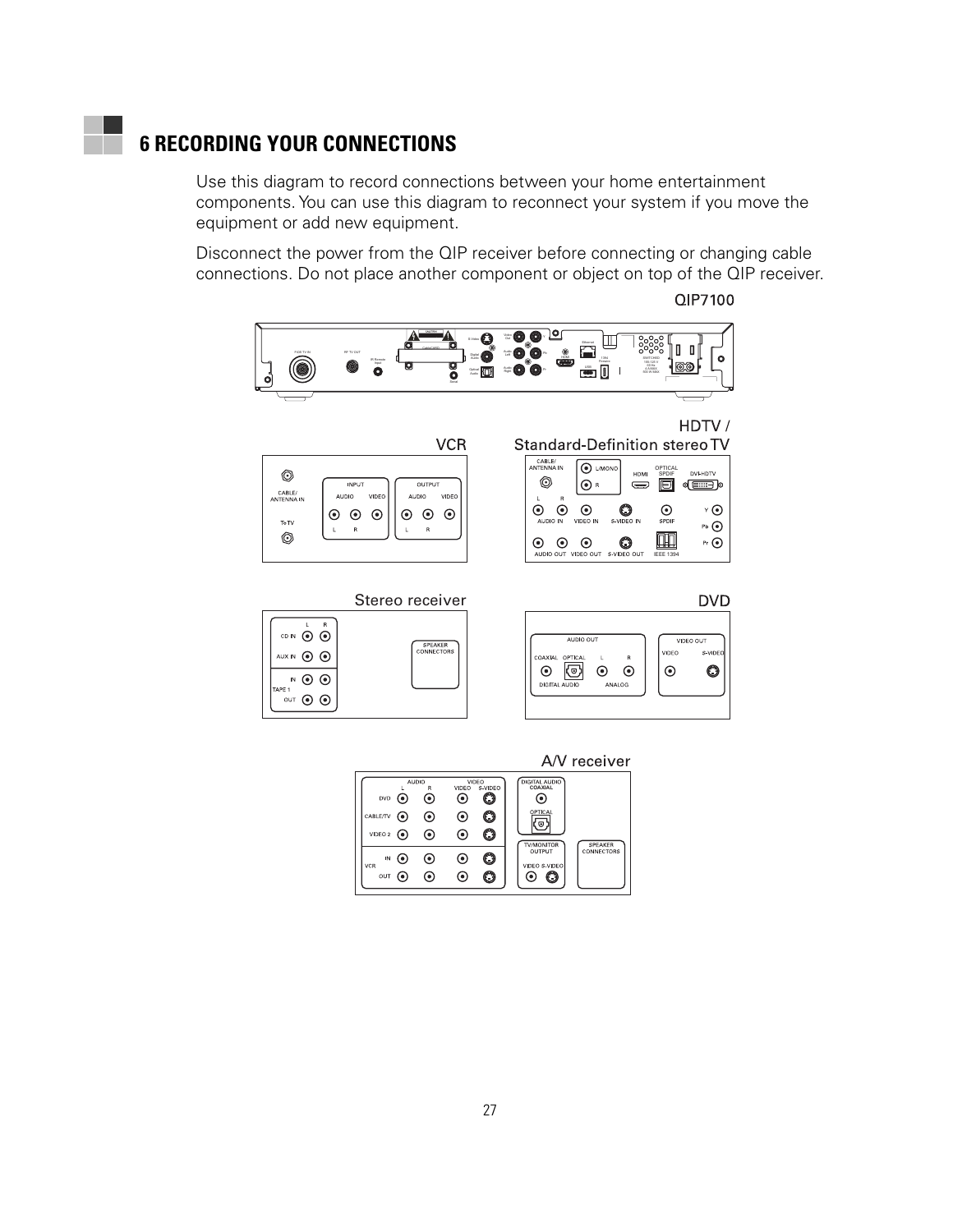# <span id="page-37-0"></span>**Data Devices**



Do not attempt to connect data devices without contacting your service provider. Advanced data features require the proper application and network infrastructure to operate.

## **Data Features**

In addition to high-quality audio and video, the QIP receiver has the capability to deliver high-speed data services such as Internet access, e-mail, IP telephony, e-commerce, and home banking.

Your QIP receiver may be equipped with the interface connections illustrated, but their functionality depends on the services offered by your service provider.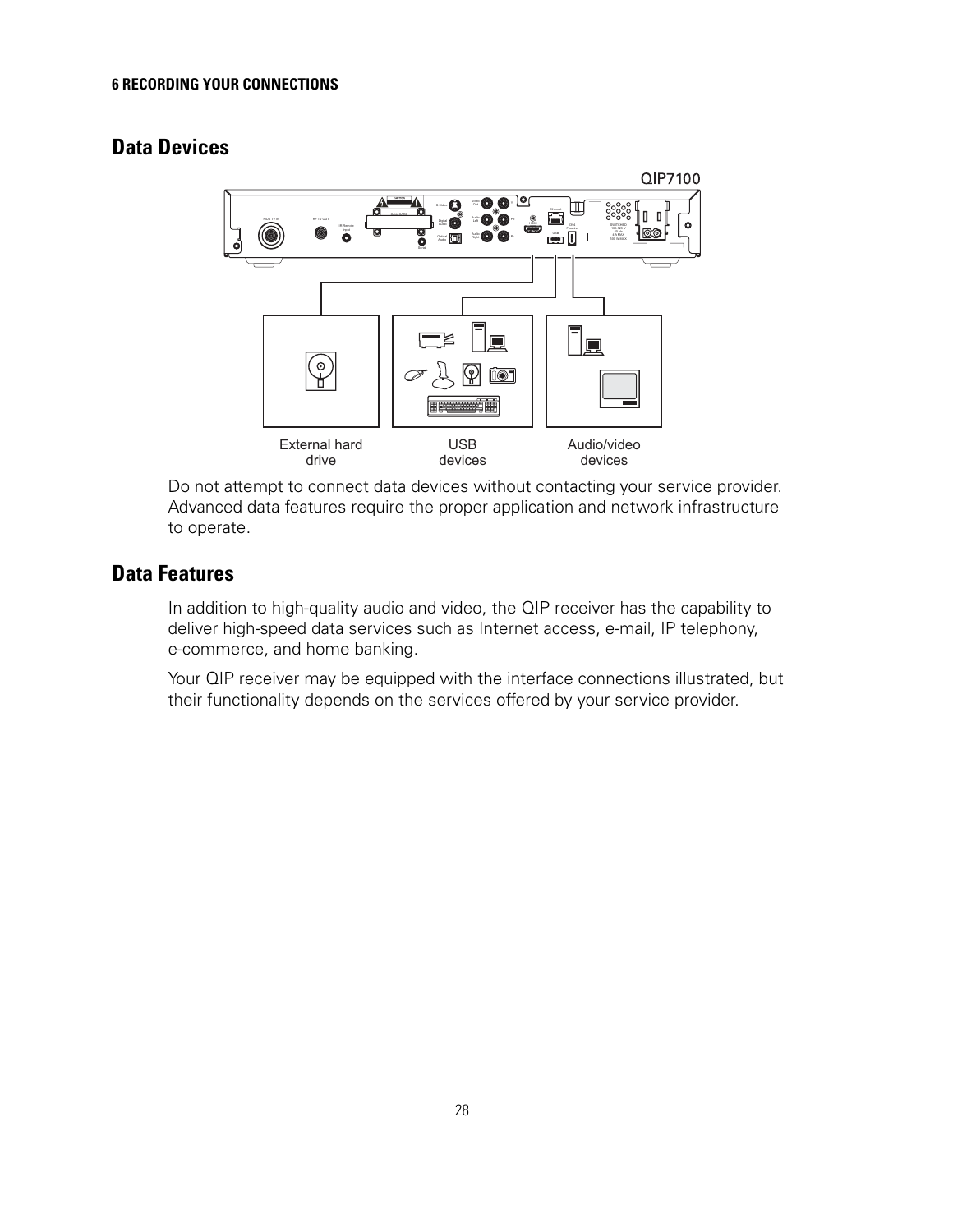# **7 TROUBLESHOOTING**

<span id="page-38-0"></span>×.

Before calling your service provider, review this troubleshooting guide. This information is to help you quickly solve a problem. If your problem still exists, contact your service provider.

| Problem                                                                             | <b>Possible Solution</b>                                                                                                                                                                                                                                                                                          |  |  |
|-------------------------------------------------------------------------------------|-------------------------------------------------------------------------------------------------------------------------------------------------------------------------------------------------------------------------------------------------------------------------------------------------------------------|--|--|
| The QIP receiver will<br>not power on                                               | The QIP receiver may have received a software update and may not power on while<br>the new software is being installed. Try again in a few minutes.                                                                                                                                                               |  |  |
|                                                                                     | Verify that the AC power cord is connected to the QIP receiver and an AC<br>outlet. Unplug the QIP receiver from the AC outlet, plug it back in, and then<br>press the POWER button.                                                                                                                              |  |  |
|                                                                                     | If the QIP receiver is connected to a switched outlet on another unit, verify<br>$\bullet$<br>that that unit is powered on. Unplug the power cord from the QIP receiver's<br>AC outlet, plug it back it in, and then press the POWER button. It is<br>recommended that you use an unswitched outlet, if possible. |  |  |
|                                                                                     | Press the POWER button on the QIP receiver front panel instead of the<br>$\bullet$<br>remote control. The batteries in the remote control may be depleted.                                                                                                                                                        |  |  |
| The remote control                                                                  | Verify that the remote control is in "set-top" mode.<br>$\bullet$                                                                                                                                                                                                                                                 |  |  |
| does not work                                                                       | Verify that there are no obstructions between the remote control and the QIP<br>$\bullet$<br>receiver. Aim the remote control directly at the QIP receiver front panel, not<br>the TV or VCR.                                                                                                                     |  |  |
|                                                                                     | The angle between the remote control and the QIP receiver may be too large. Stand<br>in front of the QIP receiver and not too far to either side.                                                                                                                                                                 |  |  |
|                                                                                     | Press and release operation keys one at a time, firmly and deliberately.                                                                                                                                                                                                                                          |  |  |
|                                                                                     | Try changing channels using the buttons on the QIP receiver front panel.<br>$\bullet$                                                                                                                                                                                                                             |  |  |
|                                                                                     | Check the batteries in the remote control. Install new batteries if needed.<br>$\bullet$                                                                                                                                                                                                                          |  |  |
| There is no audio when<br>viewing channels                                          | Verify that the mute button on the QIP receiver or the remote control has not<br>$\bullet$<br>been pressed. Press mute on the remote control to restore sound.                                                                                                                                                    |  |  |
|                                                                                     | If the QIP receiver audio output is connected to the TV, verify that the mute<br>$\bullet$<br>button on the TV has not been pressed.                                                                                                                                                                              |  |  |
|                                                                                     | If the QIP receiver audio output is connected to a home theater receiver,<br>$\bullet$<br>verify that the receiver is set to the appropriate input source and the mute<br>button on the receiver has not been pressed.                                                                                            |  |  |
|                                                                                     | Verify that you have the correct cables for the audio connections.<br>$\bullet$                                                                                                                                                                                                                                   |  |  |
|                                                                                     | Verify that the audio cables are firmly connected between the QIP receiver<br>and the audio playback device (TV, receiver, DVD player, etc.).                                                                                                                                                                     |  |  |
| There is no audio from<br>the center and/or                                         | Not all Dolby Digital® programs feature full 5.1 surround sound. In some cases, the<br>programs may only contain left and right stereo audio.                                                                                                                                                                     |  |  |
| surround speakers of a<br>home theater receiver<br>connected to the QIP<br>receiver | Verify that the S/PDIF cable (coaxial or optical) is firmly connected to the QIP<br>receiver and the home theater receiver.                                                                                                                                                                                       |  |  |
|                                                                                     | Verify that the home theater receiver is set to a surround sound audio mode<br>$\bullet$<br>(Dolby Digital, Dolby Pro Logic II®, Dolby Pro Logic®).                                                                                                                                                               |  |  |
|                                                                                     | Verify that the receiver is properly configured to work with all connected<br>speakers.                                                                                                                                                                                                                           |  |  |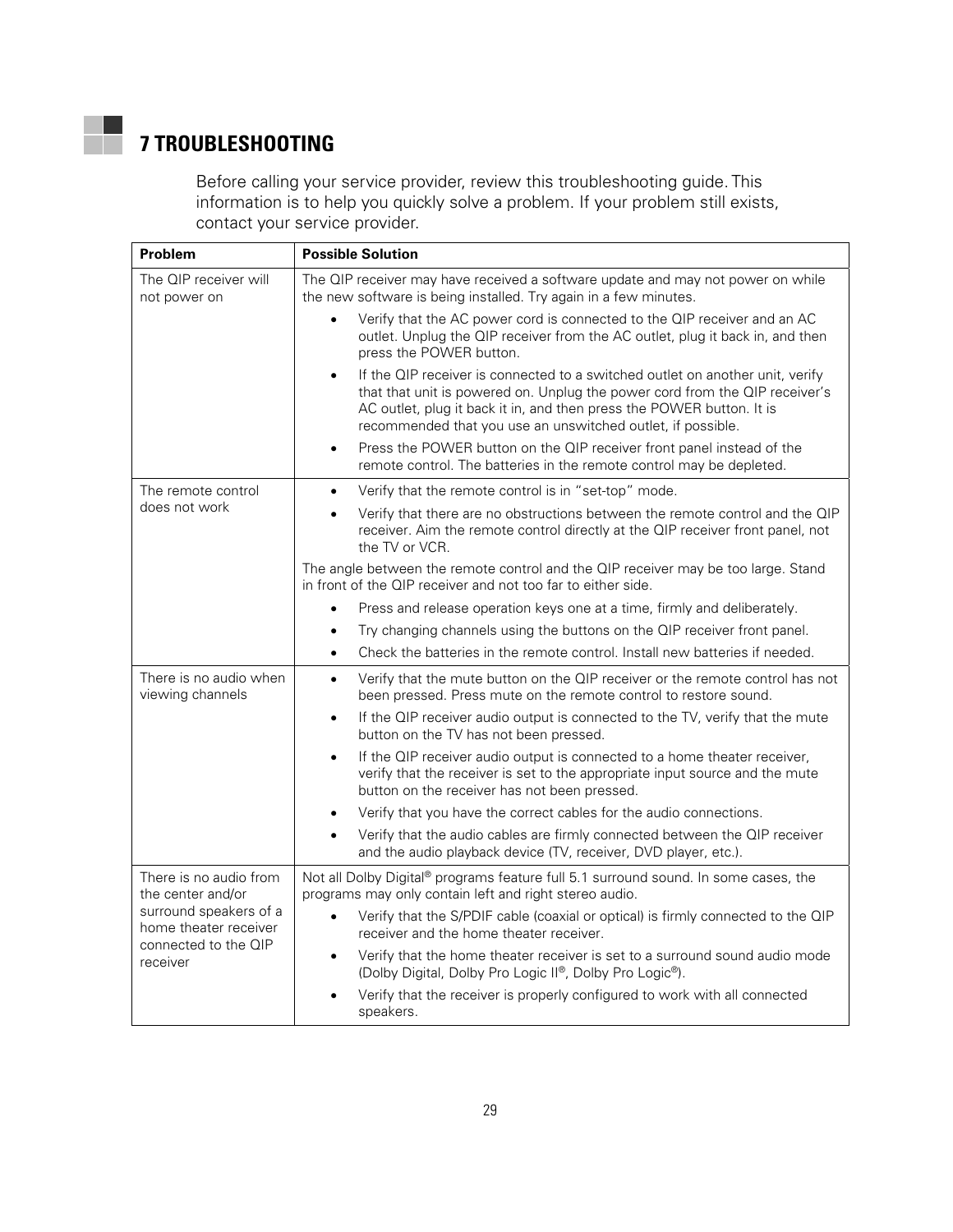#### **7 TROUBLESHOOTING**

| Problem                                                         | <b>Possible Solution</b>                                                                                                                                                                                                                                                                 |
|-----------------------------------------------------------------|------------------------------------------------------------------------------------------------------------------------------------------------------------------------------------------------------------------------------------------------------------------------------------------|
| There is no video on<br>the TV screen                           | Verify that the TV is powered on and set to the appropriate input source for<br>the QIP receiver.                                                                                                                                                                                        |
|                                                                 | Verify that the QIP receiver is powered on and tuned to an authorized cable<br>$\bullet$<br>channel.                                                                                                                                                                                     |
|                                                                 | Verify that all video cables between the QIP receiver and the TV are firmly<br>$\bullet$<br>connected.                                                                                                                                                                                   |
|                                                                 | Verify that the coaxial cable feed is firmly connected to the QIP receiver and<br>$\bullet$<br>the wall jack.                                                                                                                                                                            |
|                                                                 | If the QIP receiver video output is connected to a home theater unit, verify<br>$\bullet$<br>that the home theater unit is powered on and set to the appropriate input<br>source.                                                                                                        |
|                                                                 | If the QIP receiver video output is connected to a TV through an HDMI<br>$\bullet$<br>connection, power off the TV and then power off the QIP receiver. Wait one<br>second and then power on the devices.                                                                                |
|                                                                 | Not all HDTVs can display every output format (1080i, 720p, 480p, or 480i) available<br>on the QIP receiver. To select a different format:                                                                                                                                               |
|                                                                 | 1.<br>Ensure that your QIP receiver is plugged into a power outlet and is turned off.                                                                                                                                                                                                    |
|                                                                 | Press the MENU key on the front panel. Your settings are displayed on the<br>2.<br>QIP receiver front panel display.                                                                                                                                                                     |
|                                                                 | 3.<br>Press the ▲ and ▼ keys to display the HDMI/YPbPr OUTPUT setting.                                                                                                                                                                                                                   |
|                                                                 | Press the $\blacktriangleright$ key to cycle through the available output formats until a picture<br>4.<br>displays on the TV.                                                                                                                                                           |
| No graphics or<br>program guides appear<br>on the TV screen     | If you use the IEEE-1394 connection, on-screen graphics, including closed captions<br>and program guides, are not displayed by the QIP receiver. On-screen graphics and<br>captions may still be overlaid by your TV, if enabled. Alternatively, use HDMI or<br>component video instead. |
| No closed captions<br>display                                   | Verify on the User Settings menu that closed captions are enabled on the<br>$\bullet$<br>QIP receiver.                                                                                                                                                                                   |
|                                                                 | Verify that closed captions are enabled on the TV.<br>$\bullet$                                                                                                                                                                                                                          |
|                                                                 | Note: Closed captioning may not be available on the current program.                                                                                                                                                                                                                     |
| There are black bars to<br>the right and left of the<br>picture | Widescreen TVs display 4:3 programs in this format unless set to Stretch. Turn on the<br>4:3 OVERRIDE feature in the User Settings menu. This enables most widescreen TVs<br>to stretch the video to fill the screen (see your TV manual for information about<br>stretching 4:3 video). |
|                                                                 | If the QIP7100 Series is connected to a widescreen TV, verify that the TV<br>TYPE is set to 16:9 in the User Settings menu.                                                                                                                                                              |
|                                                                 | Many HD programs are broadcast in pillar-box format with black bars to the left and<br>right of the picture. These programs are broadcast in 16:9 HD formats even though<br>the video is not 16:9.                                                                                       |
| There are black bars<br>above and below the                     | All 4:3 HDTVs display HD programs in letterbox format (black bars above and below<br>the picture) because of the shape of the display screen.                                                                                                                                            |
| picture                                                         | Turn on the 4:3 OVERRIDE feature in the User Settings menu. This enables<br>most standard screen TVs to display a full screen picture when the QIP7100<br>Series is tuned to a 4:3 program.                                                                                              |
|                                                                 | Set the TV TYPE to 4:3 Pan-Scan. This enables the QIP7100 Series to<br>remove the black bars above and below the picture when possible.                                                                                                                                                  |
|                                                                 | Some SD programs are broadcast in the letterbox format with black bars above and<br>below the picture. Some widescreen TVs offer a zoom feature that may be able to<br>remove the black bars (see your TV manual for information about zooming 4:3 video).                               |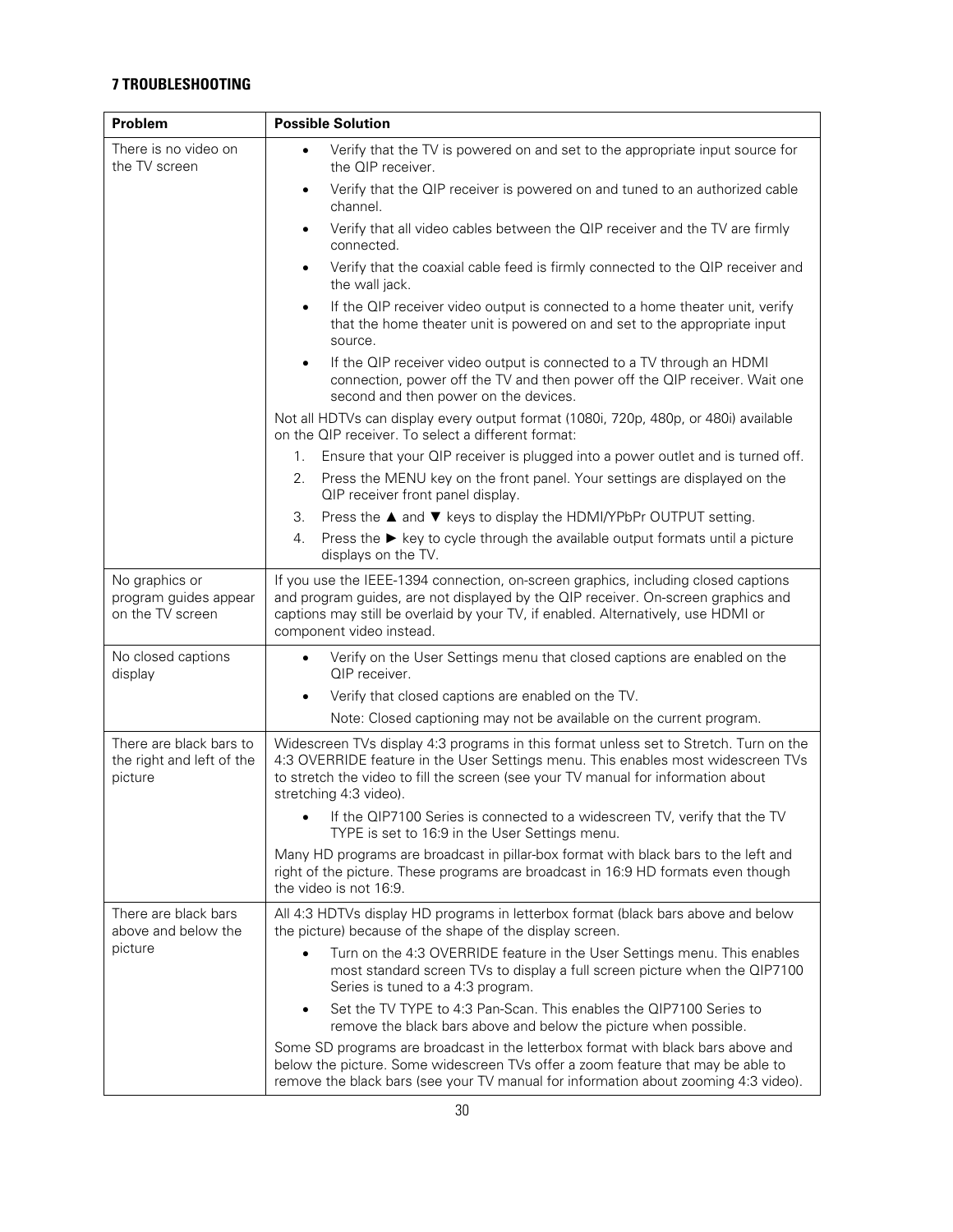#### **7 TROUBLESHOOTING**

| Problem                                                     | <b>Possible Solution</b>                                                                                                                                                                                                                                                                                                                                                                                            |
|-------------------------------------------------------------|---------------------------------------------------------------------------------------------------------------------------------------------------------------------------------------------------------------------------------------------------------------------------------------------------------------------------------------------------------------------------------------------------------------------|
| There are black bars on<br>all four sides of the<br>picture | This may occur on a 4:3 TV if the 4:3 OVERRIDE setting is OFF. To set 4:3 SD<br>programming to fill the screen, depending on the capabilities of the TV, set<br>4.3 OVERRIDE to 480i or 480p.                                                                                                                                                                                                                       |
|                                                             | This may occur on a 16:9 TV if the active video for an SD broadcast is in letterbox<br>format. To confirm, wait for a commercial or look for a graphic, such as a network<br>logo. If the commercial fills the screen from top to bottom, or the graphic appears<br>below the active video, the program is being letterboxed by the broadcaster. You can<br>minimize this by activating the zoom feature on the TV. |
|                                                             | A broadcaster may include black bars on either side of a widescreen broadcast. This is<br>called a "hybrid" aspect ratio and results in a black border surrounding the video on a<br>4:3 TV. Because this is part of the broadcast, the QIP7100 Series cannot correct the<br>video. You may be able to minimize the border using the zoom feature on the TV.                                                        |
| Colors do not appear<br>correctly                           | Be sure to match up each signal to the same YPbPr connection on the TV; otherwise,<br>the colors will not appear correctly on your TV.                                                                                                                                                                                                                                                                              |